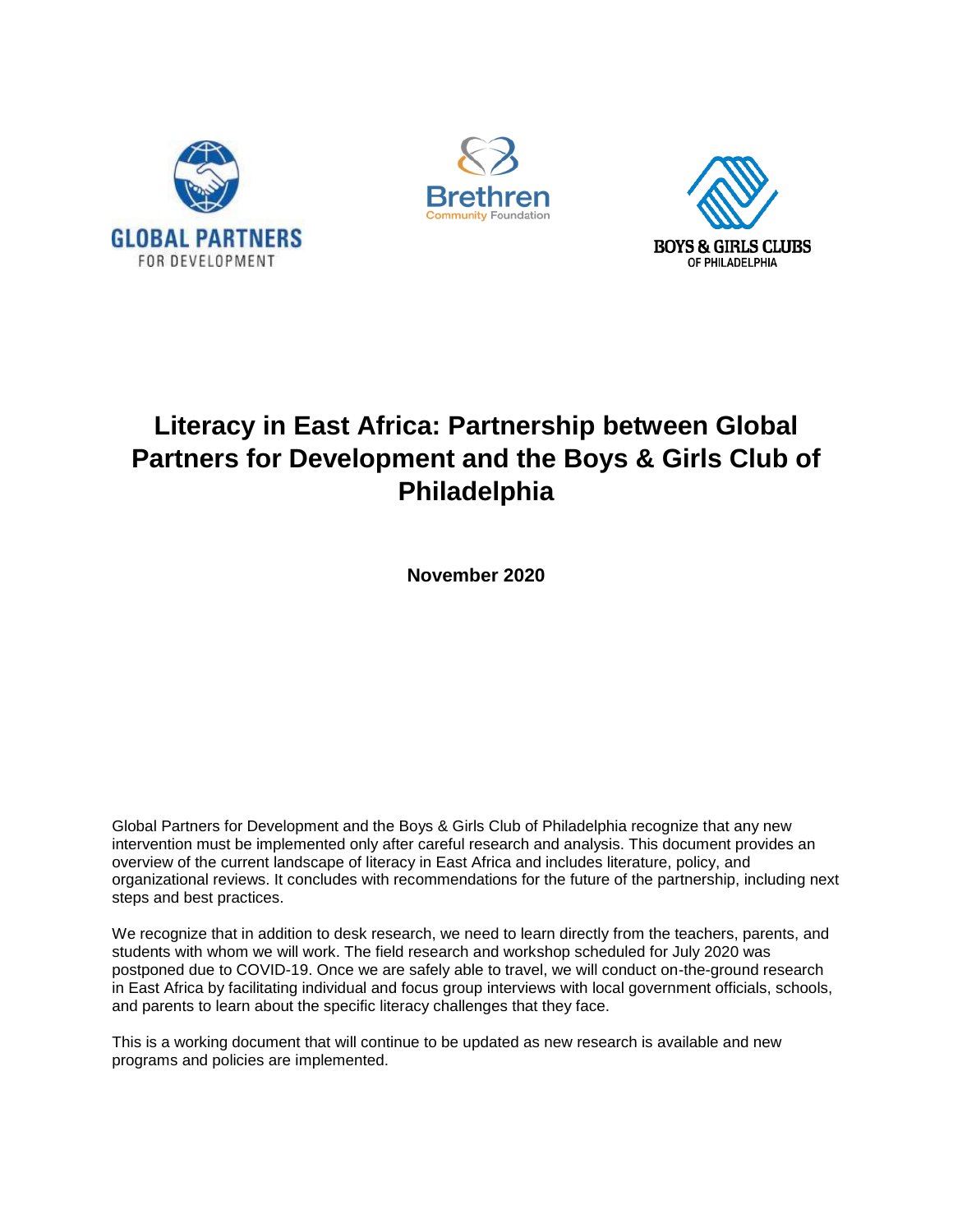#### **Introduction**

Economic success, good governance, and political stability are directly tied to education, but too many children in East Africa are not learning, even if they are enrolled and attending school. Low literacy rates are a significant challenge in numerous developing countries, and many children read below grade level throughout Sub-Saharan Africa.<sup>1</sup> In fact, sub-Saharan Africa has the lowest youth literacy rate in the world at approximately 72%.<sup>2</sup>

The costs of illiteracy are massive. Illiteracy costs the global economy over a trillion dollars each year.<sup>3</sup> People with low literacy skills are more than twice as likely to be unemployed,<sup>4</sup> and illiterate workers earn 30-42% less than literate workers.<sup>5</sup> The costs of illiteracy are especially high when it comes to girls and women. Better educated women tend to be healthier, have better jobs with higher incomes, marry later, have fewer children, and are able to provide their children with better health care and education.<sup>6</sup>

To improve the quality of education at primary schools in East Africa, Global Partners for Development (GPFD) and the Boys & Girls Club of Philadelphia (BGCP) have joined forces to equip teachers with proven literacy tools and empower them to develop their students into successful lifelong learners. We also aim to engage parents to promote and improve literacy in their homes and local communities.

The literacy program will build on the success of the Boys and Girls Club's Literacy Initiative. Guided by the work of Dr. Samuel Orton and Anna Gillingham, the program employs multisensory approaches to strengthen children's reading skills. Unlike traditional teaching methods, the program emphasizes phonemic awareness, phonics, vocabulary, fluency, and reading comprehension while engaging more than one sense at a time.

Global Partners and BGCP believe community leadership is the key to responsible and sustainable development, and, accordingly, we are also partnering with East African educators to ensure that our interventions are locally relevant. We meet teachers, students, and parents where they are and move them towards improved learning outcomes.

This working research paper provides:

- 1. An overview of our two focus countries: Kenya and Tanzania
- 2. A literature review of academic studies regarding literacy interventions and challenges in East Africa
- 3. An organizational review providing information on NGOS focusing on literacy interventions in East Africa
- 4. A summary of government literacy initiatives in Kenya and Tanzania
- 5. Recommended next steps for GPFD and BGCP, including suggestions for how to ensure that the needs and goals of relevant stakeholders are understood, increasing community and

<sup>1</sup> Gove, A. and P. Cvelich (2010). Early Reading: Igniting Education for All. A report by the Early Grade Learning Community of Practice. Research Triangle Park, NC: Research Triangle Institute. Accessed at [www.rti.org/sites/default/files/resources/early-reading-report\\_gove\\_cvelich.pdf.](http://www.rti.org/sites/default/files/resources/early-reading-report_gove_cvelich.pdf)

<sup>2</sup> UNESCO, 2015. Education for All 2000–2015: Achievements and Challenges. Global, pp. 2015.

<sup>&</sup>lt;sup>3</sup> The Economic & Social Cost of Illiteracy: A White Paper by the World Literacy Foundation. (2018) <https://worldliteracyfoundation.org/wp-content/uploads/2019/06/TheEconomicSocialCostofIlliteracy-2.pdf> 4 oecd.org/site/piaac/SkillsOutlook\_2013\_ebook.pdf

<sup>5</sup> worldliteracyfoundation.org/wp-content/uploads/2015/05/ The-Economic-Social-Cost-of-Illiteracy.pdf

<sup>6</sup> <https://www.worldbank.org/en/topic/girlseducation>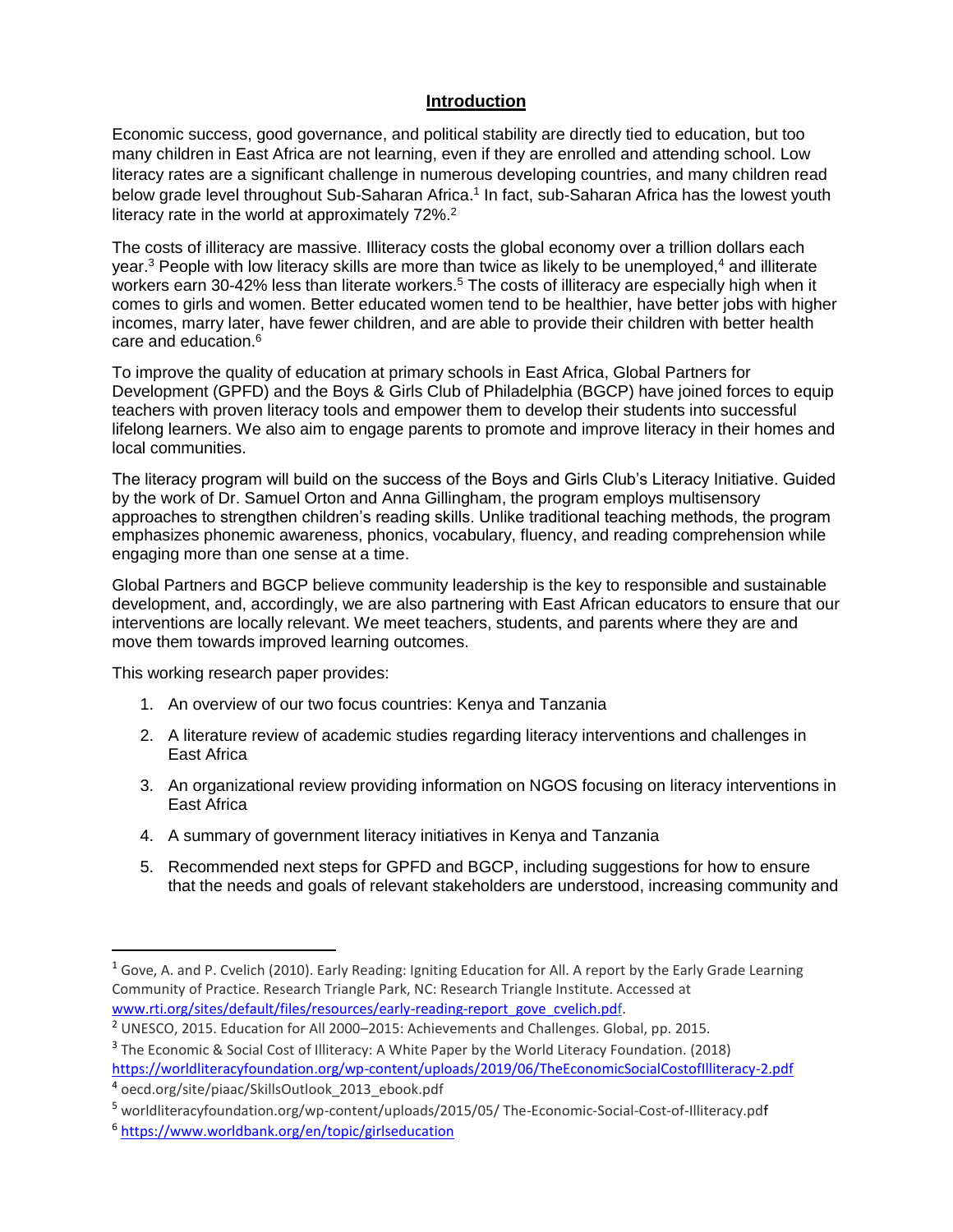parental engagement, creating teaching networks, providing locally-relevant reading materials, and enhancing teaching skills and methods.

#### **United Nations Sustainable Goal 4: Quality Education**

Targets:

**4.1** By 2030, ensure that all girls and boys complete free, equitable and quality primary and secondary education leading to relevant and Goal-4 effective learning outcomes

**4.2** By 2030, ensure that all girls and boys have access to quality early childhood development, care and preprimary education so that they are ready for primary education

**4.3** By 2030, ensure equal access for all women and men to affordable and quality technical, vocational and tertiary education, including university

**4.4** By 2030, substantially increase the number of youth and adults who have relevant skills, including technical and vocational skills, for employment, decent jobs and entrepreneurship

**4.5** By 2030, eliminate gender disparities in education and ensure equal access to all levels of education and vocational training for the vulnerable, including persons with disabilities, indigenous peoples and children in vulnerable situations

**4.6** By 2030, ensure that all youth and a substantial proportion of adults, both men and women, achieve literacy and numeracy

**4.7** By 2030, ensure that all learners acquire the knowledge and skills needed to promote sustainable development, including, among others, through education for sustainable development and sustainable lifestyles, human rights, gender equality, promotion of a culture of peace and non-violence, global citizenship and appreciation of cultural diversity and of culture's contribution to sustainable development

**4.8** Build and upgrade education facilities that are child, disability and gender sensitive and provide safe, nonviolent, inclusive and effective learning environments for all

**4.9** By 2020, substantially expand globally the number of scholarships available to developing countries, in particular least developed countries, small island developing States and African countries, for enrolment in higher education, including vocational training and information and communications technology, technical, engineering and scientific programmes, in developed countries and other developing countries

**4.10** By 2030, substantially increase the supply of qualified teachers, including through international cooperation for teacher training in developing countries, especially least developed countries and small island developing states

*<https://www.un.org/sustainabledevelopment/education/>*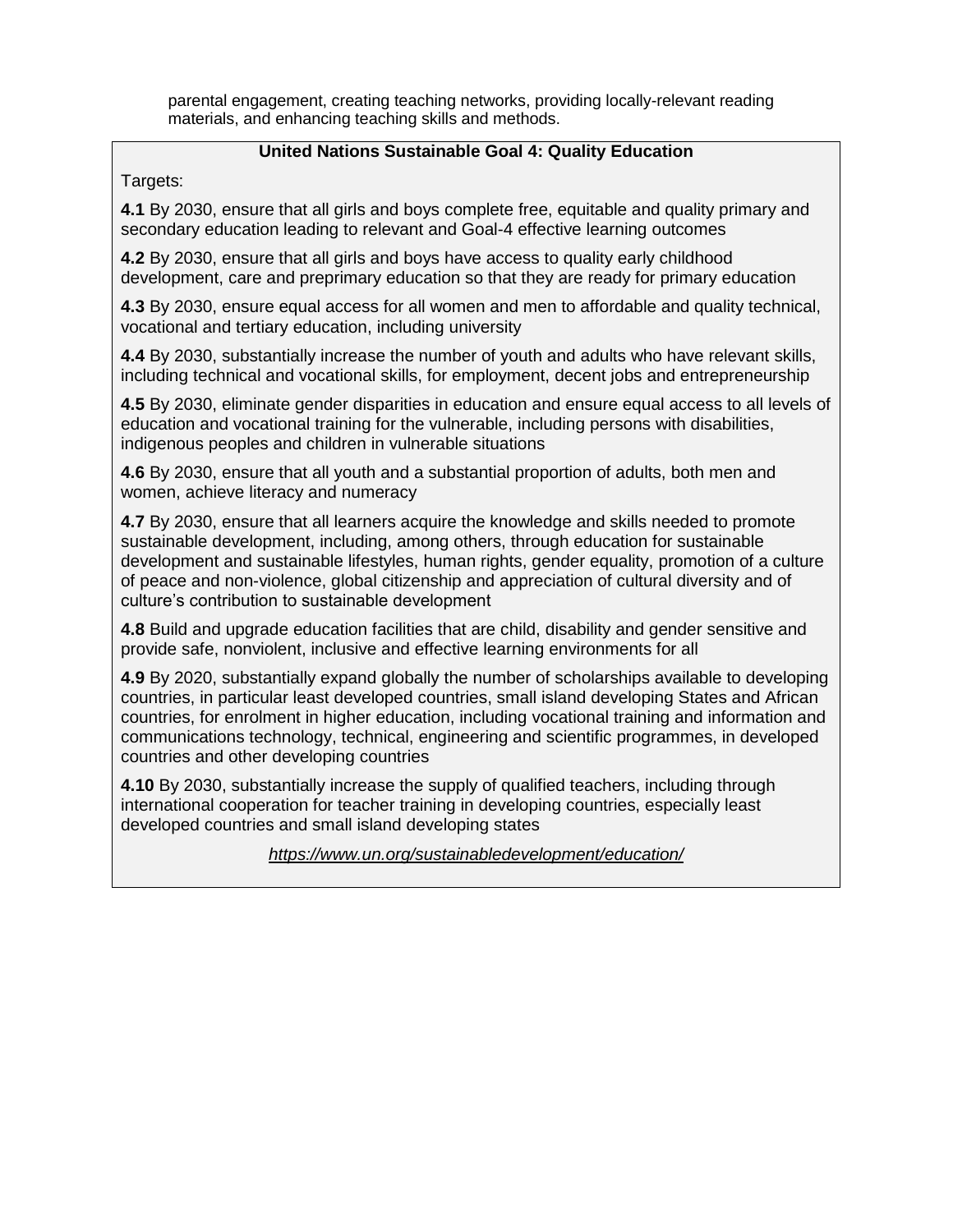## **Focus Countries: Overview**

#### **Kenya**

Kenya has experienced high population growth since the mid-20th century, and more than 40% of the population is under the age of 15. The life expectancy is just under 66 years. Kenya is the economic hub of East Africa, but the country suffers from high unemployment and underemployment. The adult literacy rate, which is defined as the percentage of the population over the age of 15 who can read and write is 81.5%. Kenyans attend school for an average of 11 years, and mother's mean age at first birth is 20.3 years.<sup>7</sup>

Following the introduction of free primary education in Kenya in 2003, the country experienced a significant increase in enrollment rates. Unfortunately, this also led to classrooms becoming even more crowded, and the quality of the primary school education remained low. Despite numerous seemingly successful interventions, most children in Kenya struggle to achieve basic literacy. In fact,  $70\%$  of third grade students are unable to read at even a second grade level. $8$ More than 60% of Kenyan first graders are unable to read a single word.<sup>9</sup> Educational challenges, especially with respect to literacy and numeracy, are particularly prevalent in rural areas. A 2011 survey in western Kenya found that 84% of children under the age of five did not have a single children's book in their homes.<sup>10</sup>

Students in Kenya attend primary school for eight years, secondary school for four years, and, for some, tertiary for another four years. Vision 2030, the country's development program that was launched in 2008, prioritizes education. Goals of Vision 2030 include recruiting teachers to address shortages and improve student-to-teacher ratios, undertaking a comprehensive curriculum review and reform, and renovating and constructing classrooms.<sup>11</sup>

Among other challenges, Kenya suffers from high classroom absence rates for teachers. Half of its teachers are absent from the classroom at any point in time, even if they are technically present at the school. Moreover, only 34.8% possess the minimum knowledge to teach.<sup>12</sup>

#### **Tanzania**

 $\overline{\phantom{a}}$ 

Tanzania is the most populated country in East Africa, and 66.9% of its population is rural.<sup>13</sup> Approximately two-thirds of the country is under the age of 25, and the life expectancy is 63.9 years. Tanzanians, on average, attend school for just eight years, and 77.9% of the population over the age of 15 are considered literate.<sup>14</sup> Tanzania has enacted a number of policies designed to improve education. One of the most significant developments was the provision of free primary and secondary education, which means students are able to attend school free of charge from the ages of five to sixteen. Despite the lack of fees, school remains expensive for

- 9 Piper, B., Destefano, J., Kinyanjui, E.M. *et al.* Scaling up successfully: Lessons from Kenya's Tusome national literacy program. *J Educ Change* 19**,** 293–321 (2018). https://doi.org/10.1007/s10833-018-9325-4
- <sup>10</sup> Kenya National Bureau of Statistics and United Nations Children's Fund (2011). *Multiple Indicator Cluster Survey 2011, Nyanza Province.* Accessed at microdata.worldbank.org/index.php/catalog/2660.

<sup>11</sup> http://vision2030.go.ke/about-vision-2030/

<http://pubdocs.worldbank.org/en/348211464369503482/Tanzania2014-SDI-EducationTechReport-Final.pdf>

<sup>&</sup>lt;sup>7</sup> <https://www.cia.gov/library/publications/the-world-factbook/geos/ke.html>

<sup>8</sup> Uwezo Kenya (2011). *Are Our Children Learning? Annual Learning Assessment Report.* Accessed at www.uwezo.net/wp-content/uploads/2012/08/KE\_2011\_AnnualAssessmentReport.pdf.

<sup>12</sup> WorldBank. Education Service Delivery in Tanzania (2014). Accessed at

<sup>13</sup> <http://uis.unesco.org/sites/default/files/documents/countryprofiles/TZ.pdf>

<sup>14</sup> <https://www.cia.gov/library/publications/the-world-factbook/geos/tz.html>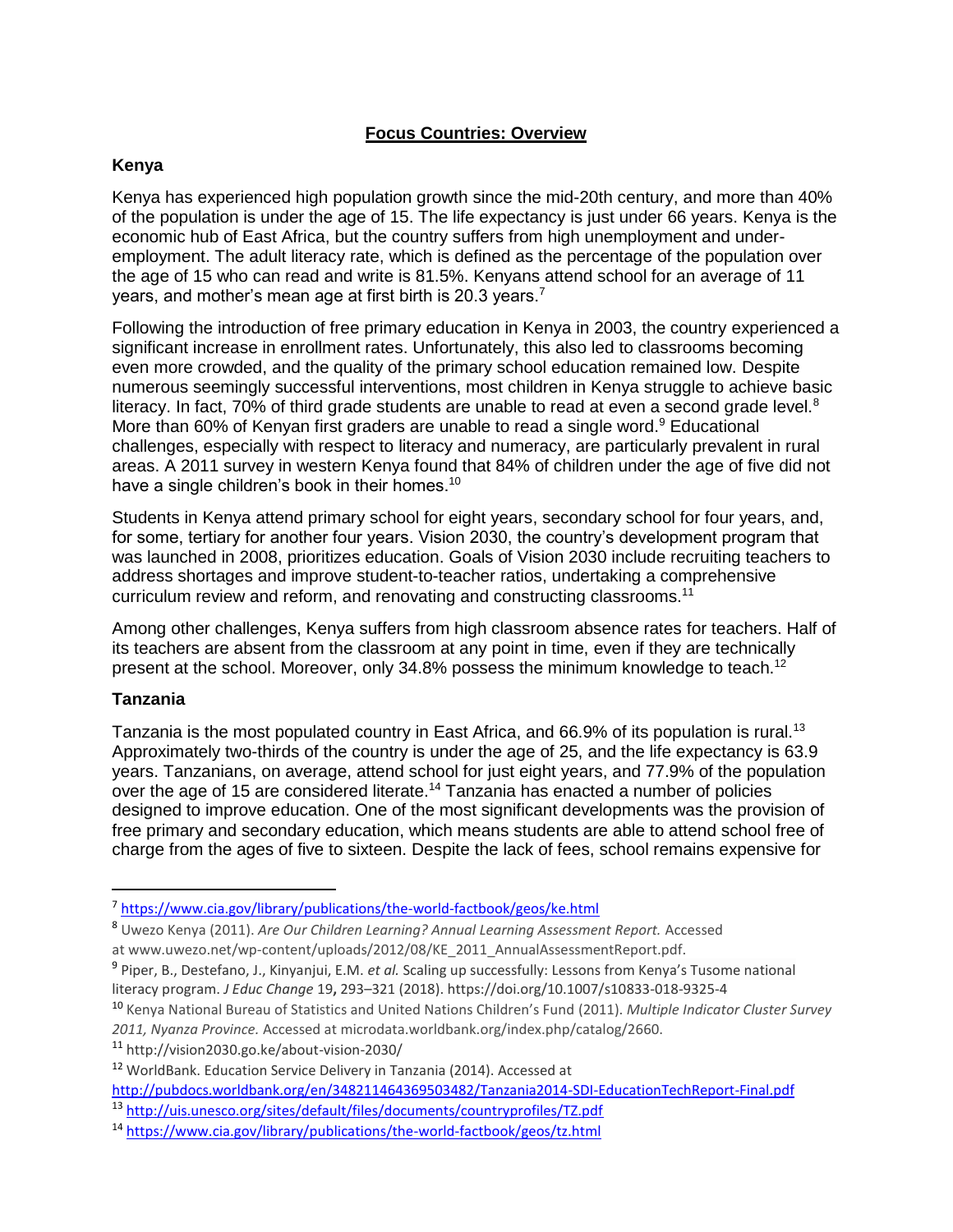very low-income households since school supplies, uniforms, and occasionally transport and/or accommodation expenses remain.<sup>15</sup>

Tanzania has a fairly centralized education system. There is a national curriculum, a national examination system, and national deployment of teachers. Head teachers (a position similar to principals) do not select the teachers assigned to their schools, and teachers may be assigned to a school anywhere in the country. Similar to Kenya, Tanzania has high classroom absence rates with almost half of teachers missing from the classroom at any point in time. Moreover, only 15.6% of teachers are assessed to have minimum knowledge to teach.<sup>16</sup>

Although Tanzania has made large gains with respect to access to learning, educational quality remains low and literacy is of particular concern. Literacy rates have actually fallen in recent years, and USAID reports that a mere 5.4% of standard two students are able to read with grade-level comprehension.<sup>17</sup> Literacy remains a priority for the national government, and the eradication of illiteracy is a component of the country's Development Vision 2025.<sup>18</sup>

The language barrier between primary and secondary school in Tanzania hinders the country's already low literacy rates. Children in Tanzania are taught in Kiswahili during their first seven years of primary school. While English is taught as an individual subject, many primary school teachers speak and understand little English themselves. In secondary school, however, the language of instruction changes to English. Unfortunately, many Tanzanian students are unprepared for this transition, and only 19% of children in rural areas attend secondary schools.

An assessment of second grade students conducted in 2013 found that "students seem to be performing well on procedural tasks and memorized information, yet they struggle to engage with concepts and make meaning from what they learn."<sup>19</sup> The report also recognized a lack of appropriate reading materials and recommended engaging parents and communities to improve learning outcomes.

#### **Literature Review**

Considerable efforts have been made to improve literacy in East Africa and across the globe, yet large numbers of adults and children still are not reading proficiently. In order to finally realize large-scale change, efforts must be focused on interventions that are effective, locally relevant, and sustainable.

#### **Teaching Methods**

#### Kenya

 $\overline{a}$ 

Primary school teachers in Kenya complete a two year program at teacher training colleges.<sup>20</sup> To qualify for a primary teacher education course, a candidate must obtain a minimum grade of a C in the Kenya Certificate of Secondary Education, at least a D in mathematics, and a C- in English. There are three sessions of teaching practice during the program, and students must pass as least eight out of nine subjects to receive their teaching certificate. Challenges facing

<sup>16</sup> WorldBank. Education Service Delivery in Tanzania (2014). Accessed at <http://pubdocs.worldbank.org/en/348211464369503482/Tanzania2014-SDI-EducationTechReport-Final.pdf>

<sup>15</sup> [https://oxfordbusinessgroup.com/overview/smart-adaptations-introduction-free-secondary-education-has](https://oxfordbusinessgroup.com/overview/smart-adaptations-introduction-free-secondary-education-has-boosted-enrolment-rates-while-private)[boosted-enrolment-rates-while-private](https://oxfordbusinessgroup.com/overview/smart-adaptations-introduction-free-secondary-education-has-boosted-enrolment-rates-while-private)

<sup>17</sup> <https://www.usaid.gov/tanzania/education>

<sup>18</sup> <https://pdfs.semanticscholar.org/e1ee/aa615b18bd94c3f86c7b2b9634ec108c08b7.pdf>

<sup>19</sup> EdData II: Education Data for Decision-Making, page 4, available at[: https://ierc](https://ierc-publicfiles.s3.amazonaws.com/public/resources/TZ%203Rs%20Brief%20.pdf)[publicfiles.s3.amazonaws.com/public/resources/TZ%203Rs%20Brief%20.pdf](https://ierc-publicfiles.s3.amazonaws.com/public/resources/TZ%203Rs%20Brief%20.pdf)

<sup>20</sup> Nganga, L., & Kambutu, J. (2017). Preparing teachers for a globalized era: An examination of teaching practices in Kenya. *Journal of Education and Practice*, 8(6), 200.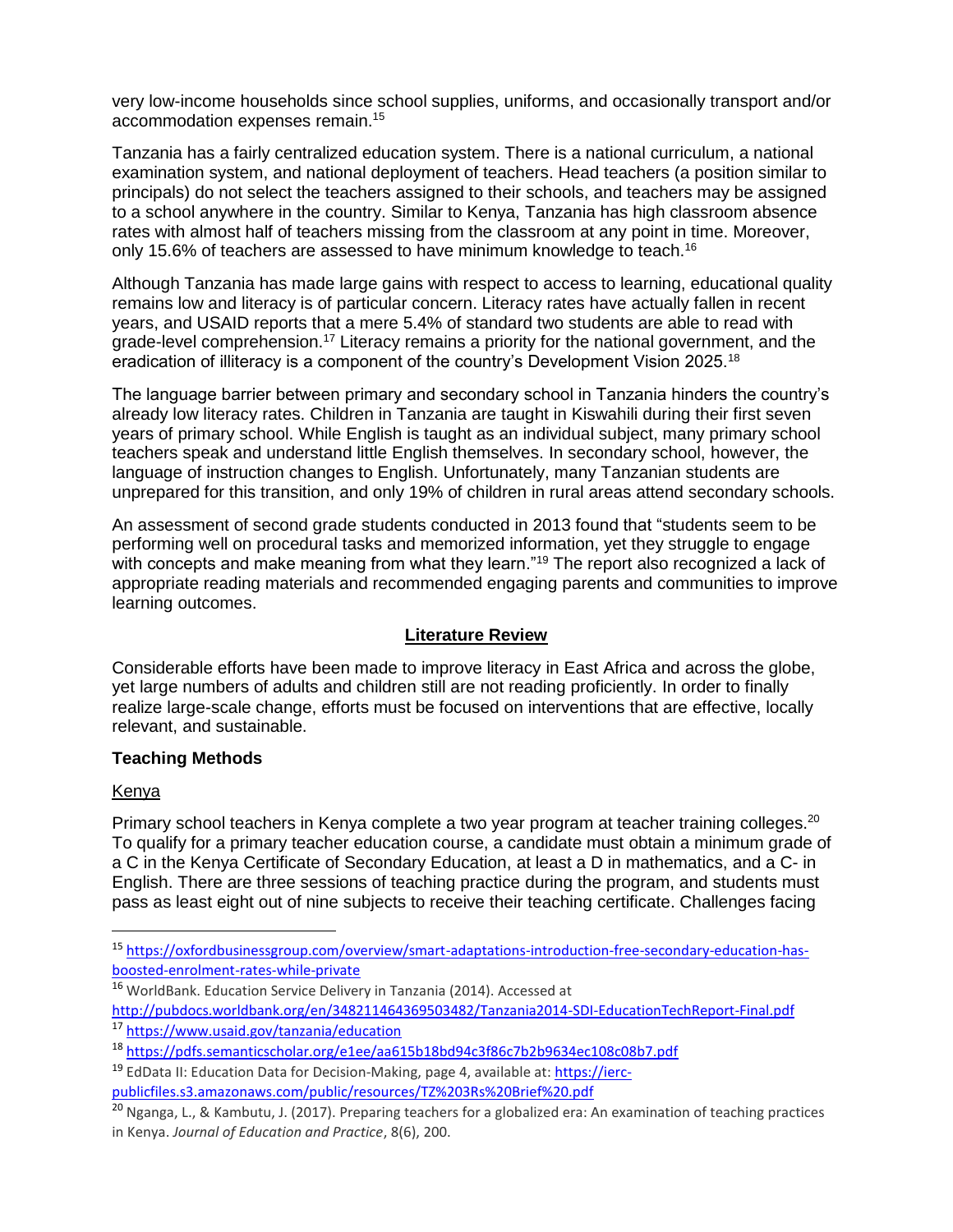teacher education in Kenya include under-trained teacher trainers, inadequate funding, and insufficient practical teaching experience for students.<sup>21</sup>

Historically, rote memorization has been a common teaching method in East Africa. A study of early primary schools in Kenya in 2012 found that "oral language instruction is prioritized, with minimal time devoted to teaching relationships between sounds and letter."<sup>22</sup> Specifically, teachers were observed teaching word recognition through choral repetition. Although the words or sentences were often written on the blackboard as well, sometimes with an accompanying picture, teachers rarely directed attention towards the text.<sup>23</sup>

Along these same lines, teaching methods in Kenya tend to be teacher-centered as opposed to student-centered. In a student-centered classroom, students formulate their own ideas and are expected to learn through active involvement with content rather than the repetition and imitation that tend to dominate teacher-centered classrooms. Unfortunately, a lack of adequate teaching and learning resources and a lack of adequate teacher training in Kenya results in a minimal student-centered learning. Another challenge to incorporating student-centered processes into Kenya classrooms is large class sizes. A teacher-to-student ratio of 1:45 is common in Kenya, and such large class sizes make it difficult for teachers to know their students on both an academic and personal level.<sup>24</sup>

Language of instruction is an important factor that should not be ignored. In Kenya, the language policy specifies that mother tongue instruction should be given in the first three grades.<sup>25</sup> In practice, however, implementation of this policy is inconsistent, and teachers primarily use English even in the lower grades.<sup>26</sup> Unfortunately, this has negatively impacted learning outcomes in Kenyan primary school classrooms. A 2015 study found that using English as the primary language of instruction during these first three years of school results in better English pronunciation, but students were largely unable to understand the meaning of the words.<sup>27</sup> The authors further hypothesized that stronger reading comprehension levels would have been attained had the students been taught in their mother tongue.

#### Tanzania

Primary school teachers in Tanzania generally complete three years of additional education after secondary school. Relatively little time is given to teaching practice in schools, and while there has been a recent push to make the second year more school-based, effectively supervising these teachers in training is a significant issue.<sup>28</sup> In addition, many new teacher educators have been employed at teacher colleges to address the increased demand for

 $\overline{\phantom{a}}$ 

21. <http://dx.doi.org/>[10.1080/14664208.2013.856985](https://doi.org/10.1080/14664208.2013.856985)

<sup>21</sup> <http://www.sussex.ac.uk/cie/projects/completed/tpa/kenya>

<sup>22</sup> Dubeck, M. M., Jukes, M. C. H., Okello, G. (2012). Early primary literacy instruction in Kenya. *Comparative Education Review,* 56(1), 54. [https://doi.org/10.1086/660693.](https://doi.org/10.1086/660693)

 $23$  Ibid at 55-56.

<sup>24</sup> Nganga, L. et al at 201-202.

<sup>25</sup> Kenya Institute of Education. (2002). *Primary education syllabus: Volume one*. Nairobi: Republic of Kenya Ministry of Education.

<sup>&</sup>lt;sup>26</sup> Trudell, B. & Piper, B. (2013). Whatever the law says: Language policy implementation and early grade literacy achievement in Kenya. *Current Issues in Language Planning*, 15(1), 4–

<sup>&</sup>lt;sup>27</sup> [Piper et al., 2016b](https://www.sciencedirect.com/science/article/pii/S0738059317302225#bbib0240) Benjamin Piper, Leila Schroeder, Barbara Trudell. Oral reading fluency and comprehension in Kenya: reading acquisition in a multilingual environment. J. Res. Reading, 39 (2) (2016), pp. 133- 152, [10.1111/1467-9817.12052](https://doi.org/10.1111/1467-9817.12052)

<sup>28</sup> Namamba, A., & Rao, C. (2017). Preparation and Professional Development of Teachers' Educators in Tanzania: Current Practices and Prospects. Journal of Education and Practice, 8, 136-145.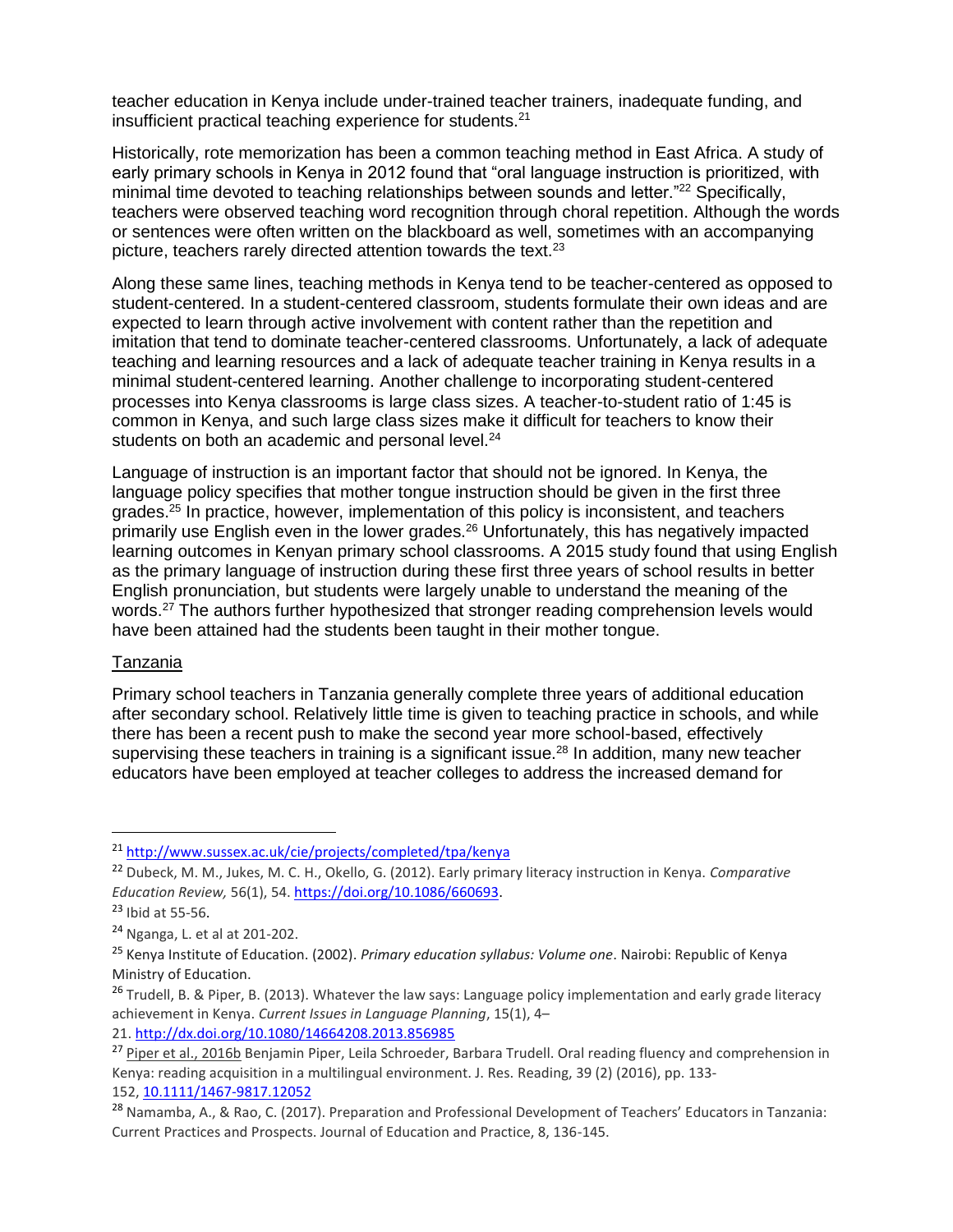teachers, but many of these newly recruited educators lack experience actually teaching in primary and secondary schools.

The education system in Tanzania is plagued by many of the same challenges faced in Kenya. Tanzania has strived to improve primary and secondary education, and gains have been made. Free primary and secondary education has led to large enrollment increases.<sup>29</sup> yet many students fail to achieve basic literacy standards. Moreover, although much attention has been placed on improving teaching quality, traditional teacher-centered approaches, including rote memorization, are still prevalent.<sup>30</sup> As previously mentioned, language of instruction presents challenges here as well.

A lack of consistent, ongoing professional development is frequently cited as an obstacle to improved quality of education in East Africa.<sup>31</sup> The professional development for teachers that does occur tends to be one-off and top down, which has been shown to be ineffective.<sup>32</sup>

#### **Interventions**

 $\overline{a}$ 

Numerous interventions have been implemented worldwide to improve learning outcomes and increase literacy rates. A few of the more recent interventions that have been implemented in East Africa are presented here.

#### Teacher Training/Professional Development

A randomized control trial in Kenya in 2018 examining literacy intervention inputs found that a combination of 1) teacher professional development and instructional support, 2) 1:1 ratio of revised students books and 3) structured teacher lesson plans was the most effective.<sup>33</sup> Training and instructional support alone failed to improve learning outcomes, and the most costeffective intervention was the inclusion of instructional guides for teachers.<sup>34</sup>

Another study of educational interventions across Sub-Saharan Africa found that practical professional development of teachers had a positive impact on student learning outcomes. After evaluating twelve types of education interventions, the analysis revealed that "programs that alter teacher pedagogy or classroom instructional techniques had an effect size approximately 0.30 standard deviations greater than all other types of programs combined" and "limited evidence further suggests that pedagogical programs that employed adaptive instruction or teacher coaching were particularly effective."<sup>35</sup>

<sup>29</sup> <https://www.globalpartnership.org/where-we-work/tanzania>

<sup>30</sup> Hardman, F., Hardman, J., Dachi, H., Elliott, L., Ihebuzor, N., Ntekim, M., & Tibuhinda, A. (2015). Implementing school-based teacher development in Tanzania. Professional Development in Education, 41(4), 602-623. [https://doi:10.1080/19415257.2015.1026453](about:blank)

<sup>31</sup> Verger, A., Edwards, D. B., & Altinyelken, H. K. (2014). Learning from all? The World Bank, aid agencies and the construction of hegemony in education for development. Comparative Education, 50(4), 381- 399. [https://doi:10.1080/03050068.2014.918713](about:blank)

<sup>32</sup> Moon, B., Dladla, N., Bird, L. S., A. Nordstrum, L. Hanbing, Y. McCormick, B. Banks, F. Dheram, P. Ibn Junaid, M. Wolfenden, F. Buckler, A. Gafar, A. Tao, S., Kirk, J., Azlam, M., Kingdon, G., Umar, A. (2013). Teacher education and the challenge of development: A global analysis. (B. Moon, Ed.). New York: Routledge

<sup>&</sup>lt;sup>33</sup> Piper, B., Zuilkowski, S., Dubeck, M., Jepkemei, E., & King, S. (2018). Identifying the essential ingredients to literacy and numeracy improvement: Coaching, teacher professional development, improved books, and teachers' guides. World Development, 106, 324. [https://doi.org/10.1016/j.world dev.2018.01.018](https://doi.org/10.1016/j.world)  $34$  Ibid.

<sup>&</sup>lt;sup>35</sup> Conn, K. M. (2017). Identifying effective education interventions in sub-Saharan Africa: A meta-analysis of impact evaluations. Review of Educational Research, 87(5), 863–898. https://doi. org/10.3102/0034654317712025.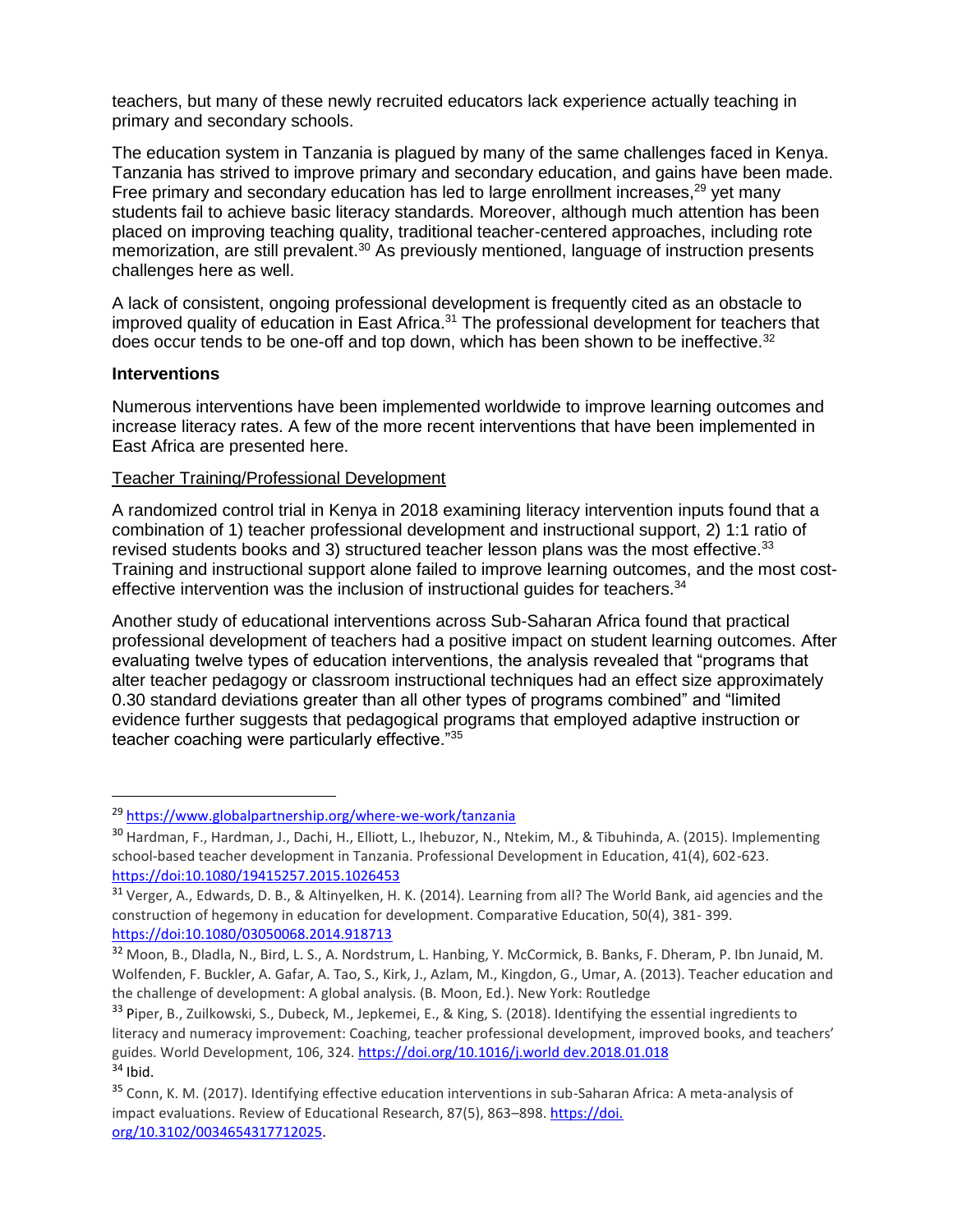Additional studies have shown that decentralized school and cluster-based teacher professional development programs, where teachers facilitate their own programs, adapt innovation, and utilize willing collaborators, are more effective than centralized cascade workshops that primarily include passive learning.<sup>36</sup> In short, interactive trainings combined with consistent follow-up support are key.

## Peer Networks

Along similar lines as professional development, mentorship and peer networks are effective tools for improving teaching techniques and improving education. Observing lessons and working directly with more experienced teachers to develop strategies for implementing improved approaches to teaching are critical tools.<sup>37</sup> Moreover, although teachers may have a theoretical understanding of improved teaching practices such as student-centered approaches, implementation is a challenge. Learning from and observing other teachers incorporating participatory approaches helps less experienced teachers envision how to incorporate the strategies into their own classrooms.<sup>38</sup>

## **Technology**

l

Unsurprisingly, technological interventions are gathering attention as well. Mobile devices are becoming increasingly cheaper and more widespread across East Africa, and mobile technology allows for individualized learning even in schools with high class sizes.<sup>39</sup> One successful literacy intervention is the interactive, multimedia literacy software ABRA that was introduced in Kenya. Teachers received three days of training and planning sessions in preparation for implementation. After the initial training, they continued to receive weekly virtual meetings with a trainer. After thirteen weeks, significant improvements for students using ABRA were found.<sup>40</sup>

Incorporating technology, however, doesn't always lead to significant results. A 2015 study in western Kenya compared the effects on learning outcomes of student e-readers, teacher tablets, and tablets for government-funded instructional supervisors, also called TAC tutors.<sup>41</sup> This study found that "whereas technology may have helped TAC tutors to provide better instructional support, we find no evidence that providing tablets to teachers or e-readers to students was more effective than the base PRIMR literacy program that was implemented

<sup>36</sup> Leu, E., Hays, F., LeCzel, D. K., & O'Grady, B. (2005). Quality Teaching: Building a Flexible and Dynamic Approach. GEC Working Paper Series. Number 2. (GEC Working paper series). Washington, DC: Academy for Educational Development (AED). Retrieved from <http://eric.ed.gov/?id=ED537472>

<sup>&</sup>lt;sup>37</sup> O'Sullivan, M. (2005). What is happening in the classroom? A common– sense approach to improving the quality of primary education in developing countries. Teacher Development, 9(3), 301-314. [https://doi:10.1080/13664530500200257](about:blank)

<sup>&</sup>lt;sup>38</sup> Collin, A. (2019). A mentoring approach to learner centered education in Tanzania : a case from the grass roots (Thesis, Master of Education (MEd)). The University of Waikato, Hamilton, New Zealand. Pg 53. Retrieved from <https://hdl.handle.net/10289/12808>

<sup>&</sup>lt;sup>39</sup> Grace, J., Kenny, C., 2003. A short review of information and communication technologies and basic education in LDCs-what is useful, what is sustainable? Int. J. Educ. Dev. 23 (6), 627-636. [http://dx.doi.org/10.1016/S0738-](http://dx.doi.org/10.1016/S0738-0593(03)) [0593\(03\) 00062-2.](http://dx.doi.org/10.1016/S0738-0593(03))

<sup>40</sup> Abrami, P.C., Wade, C.A., Lysenko, L. *et al.* Using educational technology to develop early literacy skills in Sub-Saharan Africa. *Educ Inf Technol* **21,** 945–964 (2016). <https://doi.org/10.1007/s10639-014-9362-4>

<sup>41</sup> B. Piper, S.S. Zuilkowski, D. Kwayumba, C. Strigel. Does technology improve reading outcomes? Comparing the effectiveness and cost-effectiveness of ICT interventions for early grade reading in Kenya. International Journal of Educational Development, 49 (2016), pp. 204-214, [10.1016/j.ijedudev.2016.03.006](https://doi.org/10.1016/j.ijedudev.2016.03.006)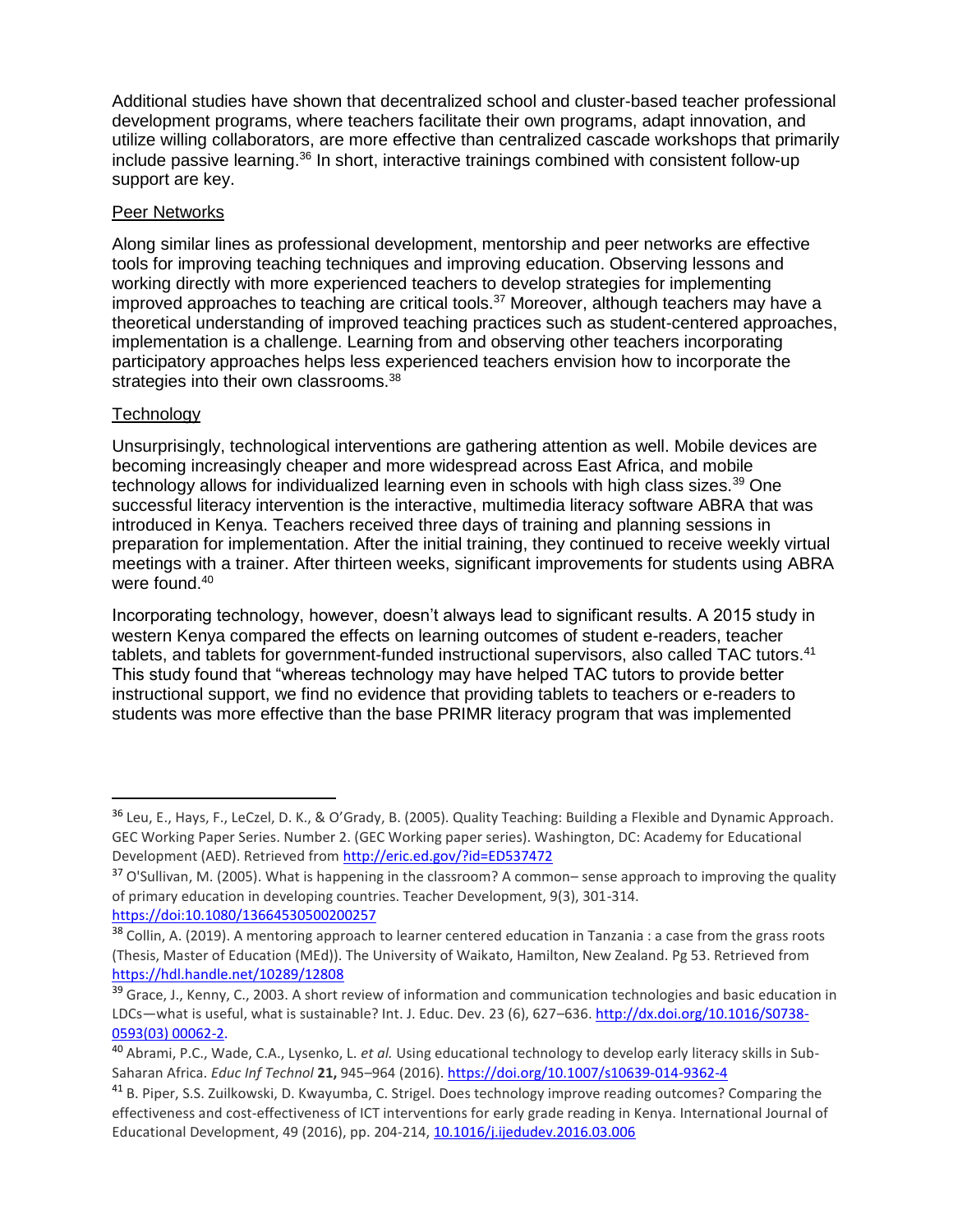without expensive ICT" and suggest that "tablets and e-readers should primarily be a conduit supporting improved instructional interventions."<sup>42</sup>

As COVID-19 forced schools across the world to close in early 2020, numerous efforts were utilized to support remote learning through technology. Across sub-Saharan Africa, strategies such as distance learning through television and radio, SMS (text) and phone calls communications between students and teachers, and pre-recorded lessons using mobile phones have been employed.<sup>43</sup> The effectiveness of these remote learning lessons could have broader, longer-lasting implications for education in sub-Saharan Africa as their successes and failures are evaluated.

See the Organizational Review section for more examples of technological literacy interventions that have been introduced in East Africa.

#### Reading Materials

Providing reading materials to families has also been implemented and studied as a potential low-cost literacy intervention. Researchers recently examined whether providing storybooks to families and giving short lessons on how to engage children between two and seven years old with the books in rural Kenyan households could improve pre-literacy skills. After only five to six weeks, improvements in the vocabulary of children whose parents received both the books and the training were found. Moreover, receiving the books increased the chances of the children being read to in the previous three days, and receiving both books and training significantly increased the frequency of children being read to. Interestingly, the largest increase in reading frequency was among illiterate parents who used the books' pictures to tell stories.<sup>44</sup>

#### Parent Engagement

The value of parental involvement has been studied beyond the provision of reading materials. Parental awareness and involvement in their children's academic life can positively affect the children's attitudes, goals, and achievements.<sup>45</sup> Conversely, children whose parents are disengaged from supporting learning tend to perform poorly on literacy skills tests.<sup>46</sup>

Parent engagement includes both family-school partnerships and family-led/home-based learning.<sup>47</sup> The Parent Engagement Needs Assessment toolkit from Results for Development and Project Literacy provides "guiding principles" for parent engagement programs:

- 1. Keep the parent/caregiver at the center of the literacy process.
- 2. Meet parents where they are and empower them to support literacy development even if they are illiterate themselves.
- 3. Directly involve parents in the needs assessment and program design process.
- 4. Allow communities to own programs and determine how they run.

 $\overline{\phantom{a}}$ 

<sup>44</sup> Marcus, A. (2019). Making Books Matter: A SIEF-supported impact evaluation in Kenya. Available at <http://pubdocs.worldbank.org/en/962061557080669662/Kenya-Emerge-Footprint-2019.pdf>

<sup>42</sup> Ibid. at 213-214.

 $^{43}$  Asim, S., Carvalho, S. F., Gera, R. (2020). Learning equity during the coronavirus: Experiences in Africa. <https://blogs.worldbank.org/education/learning-equity-during-coronavirus-experiences-africa>

<sup>45</sup> Epstein, J. L. (2001). School, family, and community partnerships: Preparing educators and improving schools. Boulder: Westview Press.

<sup>46</sup> UWEZO. (2012). Are our children learning? Literacy and numeracy across East Africa. Nairobi: UWEZO & Hivos/Twaweza

<sup>47</sup> National Center for Family Literacy (2006). The Effect of Family Literacy Interventions on Children's Acquisition of Reading: From Kindergarten to Grade 3. National Institute for Literacy.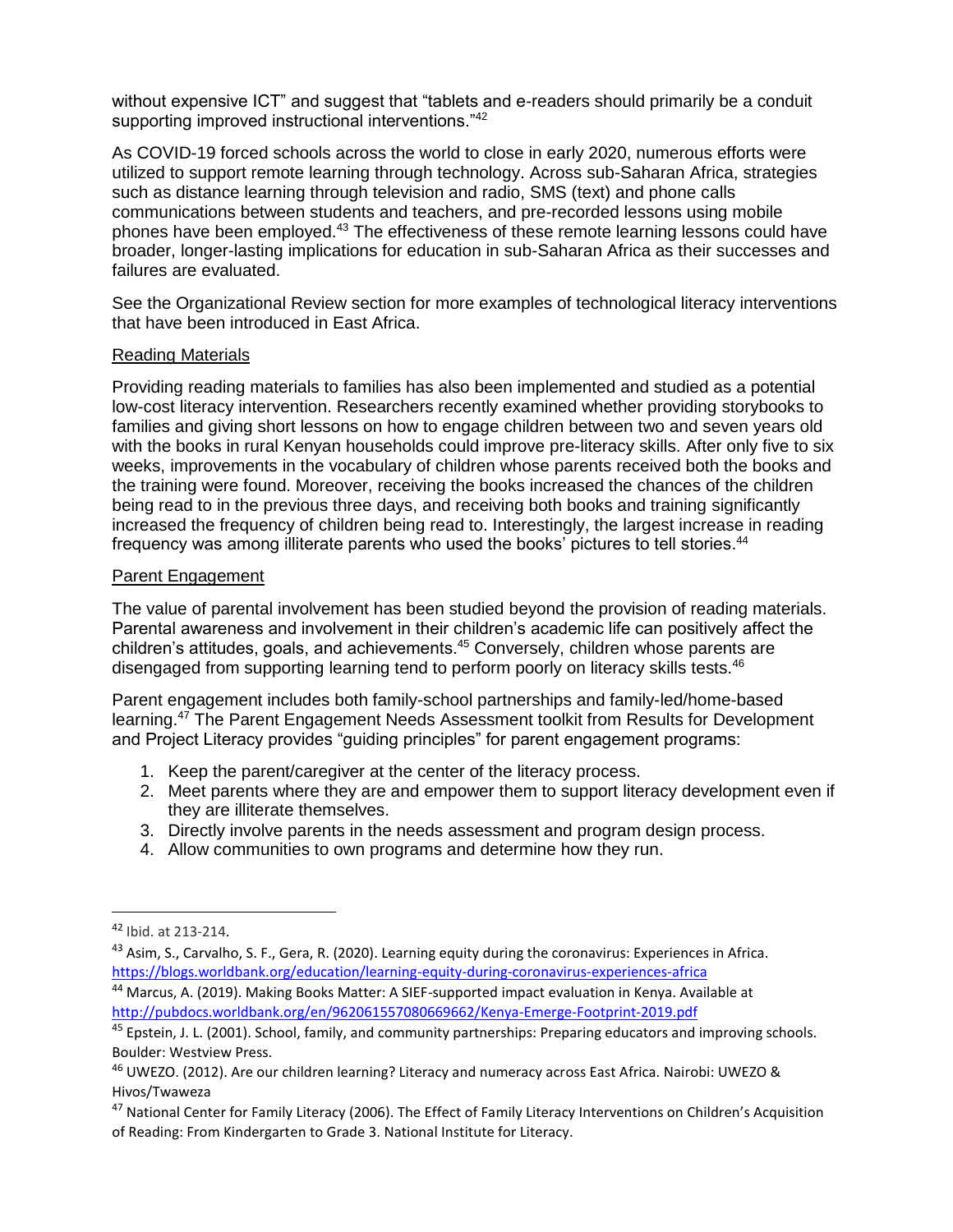- 5. Respect and value the communities you serve by building a program that parents identify with – incorporate multiple methods of language and literacy development (for example, oral tradition such as storytelling and folktales.
- 6. Measure program in a way that is meaningful for parents by co-designing measurement tools that capture impact in a relevant way.

#### **Challenges**

The acquisition of literacy skills in young children is affected by more than just what happens in the classroom. In Kenya, one study found that three challenges were frequently cited by teachers: 1) student absenteeism, 2) lack of parental support, and 3) multilingualism (children in the school spoke multiple different languages).<sup>48</sup> Children from rural areas are at a higher risk for failing to develop literacy skills due to a lack of appropriate literary materials/resources, low levels of parent/caregiver literacy, and low levels of teacher support.

#### Lack of Funding

Overcrowded classrooms and high student-to-teacher ratios present a challenge in East Africa primary schools. Unsurprisingly, large class sizes make it difficult to address the individual needs of students and frequently result in lectures rather than activities in groups or with partners. Attempts at more participatory methods often result in methods that are still fairly teacher-centered, such as question and answer sessions led by the teacher.<sup>49</sup>

Relatedly, lack of funding also makes it difficult for schools to provide adequate services and materials for their teachers and students. In Tanzania, for example, the national government provides just 1000 Tanzanian shillings (~\$4.30) per student per year.<sup>50</sup> Classrooms are, at least compared to Western norms, relatively basic. At least two students generally share a simple desk and textbooks, and teachers rely primarily on blackboards, chalk, and pointers.

## Teacher Quality

Teacher quality is a challenge as well. Many teachers in Eastern and Southern Africa are unqualified or underqualified, and the average teacher academic qualifications and levels of training are low by international standards. $51$  Although many initiatives have aimed to provide continuing professional development for teachers in East Africa, they have suffered from a lack of adequate implementation and continuity.<sup>52</sup>

A World Bank study of primary schools in seven sub-Saharan countries – Kenya, Uganda, Tanzania, Nigeria, Mozambique, Senegal, and Togo – looked at 1) time teachers spend teaching, 2) whether teachers have the relevant subject content knowledge to teach language and math skills, 3) whether teachers have the pedagogical skills and knowledge to transfer to students what they know, and 4) the extent to which teacher content and pedagogical content matters. They found that students receive an average of just two hours and fifty minutes of instruction per day. This equates to just over half of the scheduled teaching time per day. Moreover, only 10% of fourth grade teachers master their students' language curriculum, and

<sup>48</sup> Dubeck, M. M. et al at 60-61.

 $49$  Tandika, P. (2016). Conception of and strategies for teaching large classes in Tanzania's pre-primary education: Teachers' perspectives. Journal of Education and Development, 2(2)1–17.

<sup>&</sup>lt;sup>50</sup> HakiElimu. (2015). After five years of prioritizing education budget, are we reaping what we sowed? Education budget analysis report 2015.

<sup>51</sup> Hardman. F., Ackers, J., Abrishamian, N., O'Sullivan, M. (2011). Developing a systemic approach to teacher education in sub-Saharan Africa: Emerging lessons from Kenya, Tanzania and Uganda. Compare: A journal of comparative and international education, 1-15, DOI: 10.1080/03057925.2011.581014.

<sup>52</sup> Dachi H. Reflecting on five decades of teacher professional development in Tanzania: The missing dimensions. Papers in Education and Development. 2018; 36:118-139.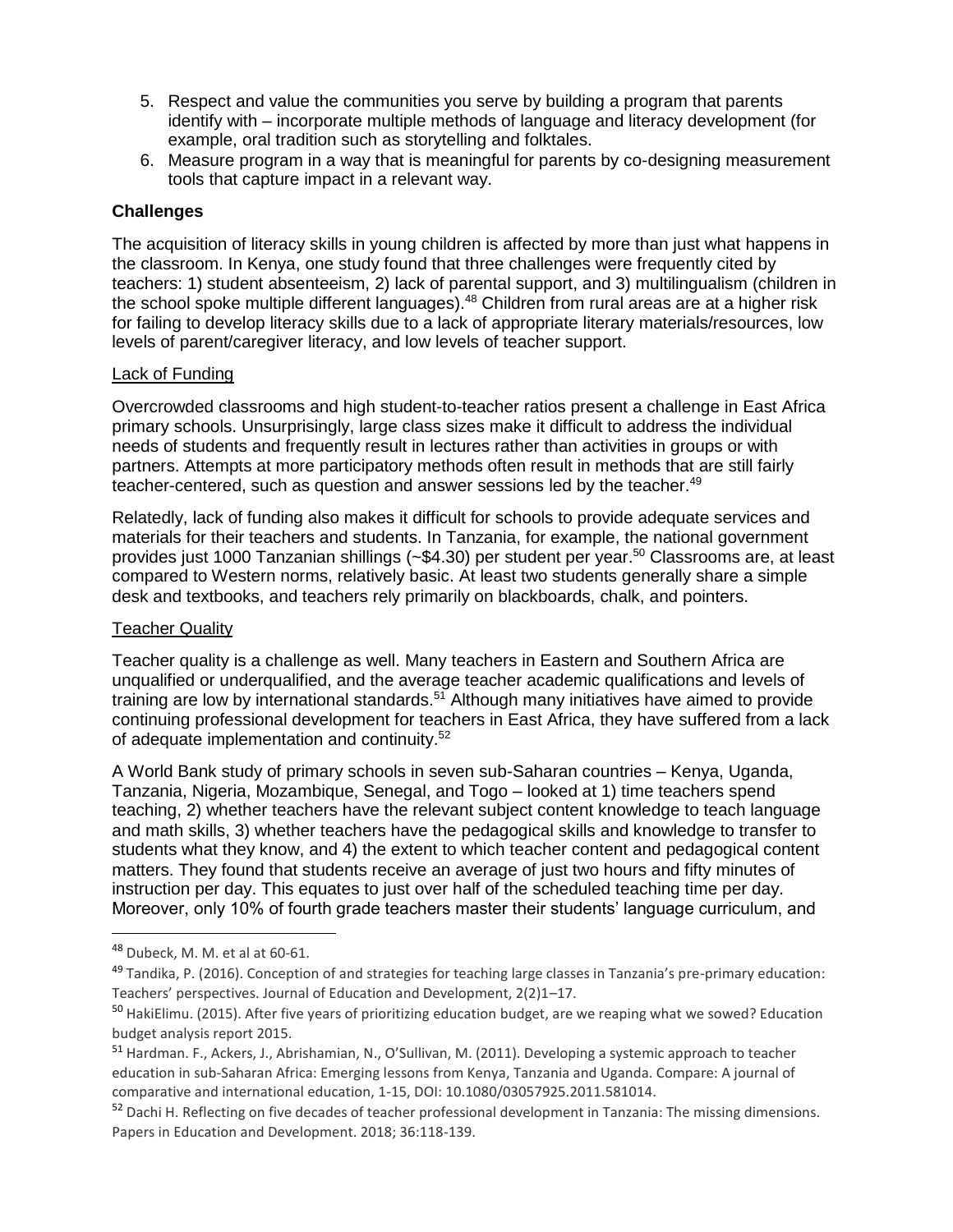roughly 25% failed simple math and language tasks. Few teachers were able to assess their students' abilities or evaluate their progress, and few demonstrated practices associated with effective teaching such as checking for understanding and providing feedback. Ultimately, the study concludes that their findings "provide a concerning picture of teacher effort, knowledge, and skill" and that very few primary school students in the seven countries benefit from a quality education.<sup>53</sup>

#### Cultural Norms

 $\overline{\phantom{a}}$ 

Sociocultural norms and factors also present a challenge when it comes to implementing certain pedagogical approaches. As discussed throughout this document, there has been a big push in recent years away from teacher-centered methods and towards learner-centered approaches and competence-based curricula. These reforms have been led by global education trends, international NGOs, and national governmental policies, yet research has shown that "there has been little change from the use of teacher-directed, recall-focused, whole-class teaching."<sup>54</sup> The idea that knowledge can be co-constructed by teachers and students may encounter cultural conflict. Teachers in sub-Saharan Africa traditionally are viewed as authority figures and prefer "talk and chalk" approaches.<sup>55</sup>

Educational challenges exist on a household and community basis as well. Poor literacy and academic support at home hinder the development of skills in children, especially with respect to literacy.<sup>56</sup> Parents may also consider academics and literacy to be the job of a teacher rather than parents.

## **Organizational Review**

## **Centre for the Study of Learning and Performance (CSPL)<sup>57</sup> – Learning Toolkit in Kenya**

CSPL develops and distributes pedagogical tools through its Learning Toolkit Plus with the goal of improving literacy, numeracy, and other learning competencies throughout the world. In Kenya, CSPL's ABRACADABRA early literacy software and associated print materials resulted in significant improvements in literacy, math, science, and social studies. Teachers are trained in how to effectively use the software and are supported through regular follow-ups. The project was awarded the UNESCO King Sejong Literacy Prize in 2017.

<sup>53</sup> Bold, Tessa, Deon Filmer, Gayle Martin, Ezequiel Molina, Christophe Rockmore, Brian Stacy, Jakob Svensson, and Waly Wane. 2017a. "What Do Teachers Know and Do? Does It Matter? Evidence from Primary Schools in Africa." World Bank Policy Research Working Paper 7956.

<sup>54</sup> Chachage, Kristen. (2020). Pedagogy as Social Practice and Teachers' Pedagogic Choices in Tanzanian Primary Schools. Retrieved from the University of Minnesota Digital Conservancy, <http://hdl.handle.net/11299/213097.> <sup>55</sup> Vavrus, F. Thomas, M., and Bartlett, L., Ensuring quality by attending to inquiry: Learner-centered pedagogy in

sub-Saharan Africa *Fundamentals of Teacher Education Development* for UNESCO-IICBA, 2011

<sup>&</sup>lt;sup>56</sup> Kumburu. S. A. (2011). The effectiveness of short-term literacy skills intervention on children at risk of reading and writing difficulties in Tanzania: a study of grade one children with dynamic assessment approach (Doctoral dissertation, Abo Akademi University). Retrieved from http://urn.fi/URN:ISBN:978-951-765-593-4

<sup>57</sup> <https://www.concordia.ca/research/learning-performance/knowledge-transfer/projects/ltk-kenya.html>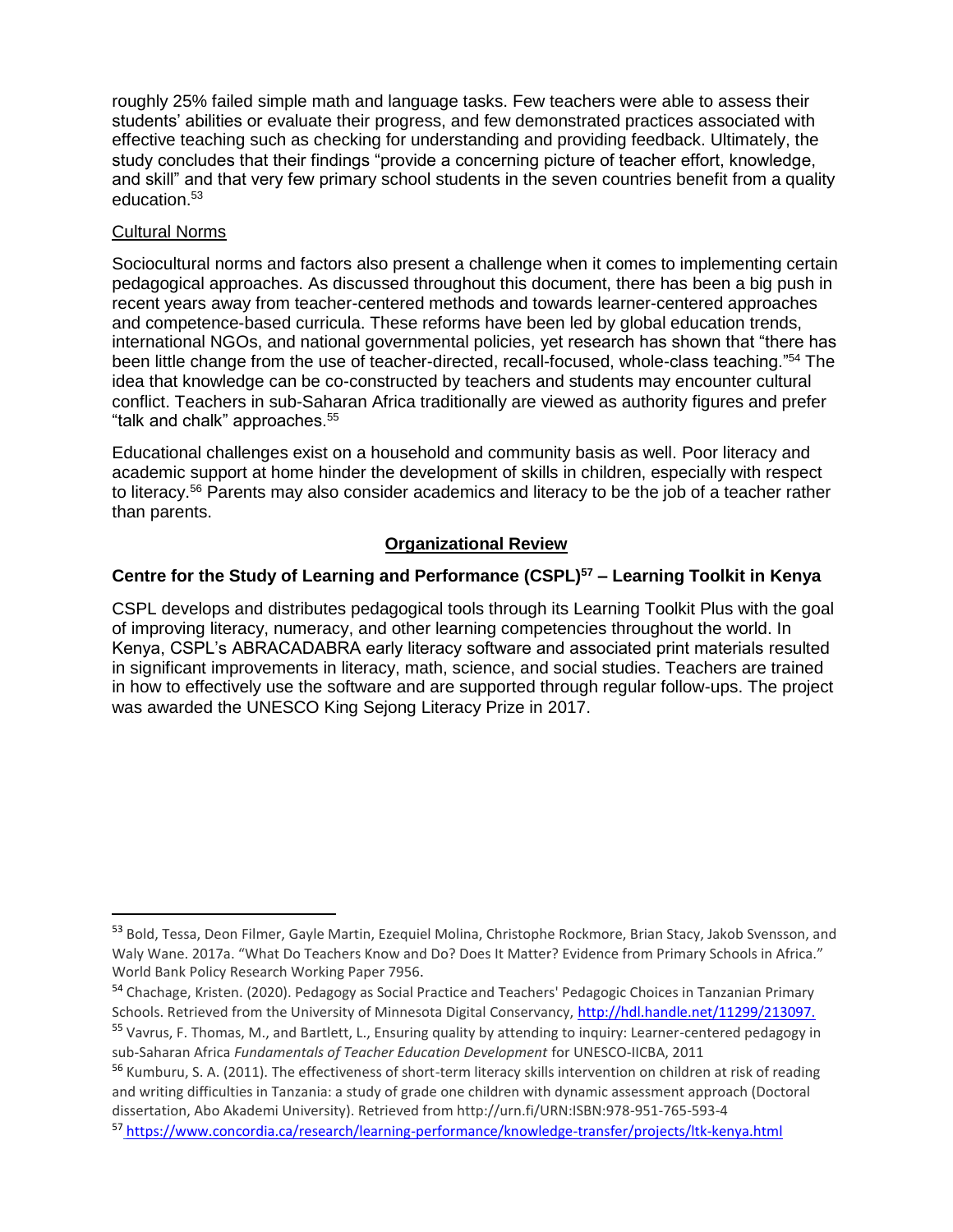## **Save the Children<sup>58</sup> - more than 30 countries; Kenya, Tanzania, and Uganda in East Africa**

Save the Children's Literacy Boost program engages teachers, students, parents, and community members to increase literacy skills in early primary school. The program has three core components:<sup>59</sup>

- 1. **Student assessments** identify gaps and measure improvements in reading and writing skills. Assessment data is also shared with local and national governments.
- 2. **Teacher trainings** are designed to incorporate skill-building into the existing curriculum. Teachers are trained during nine monthly sessions throughout a year, and
- 3. **Community action** includes workshops and strategies for parents and caregivers, establishing book banks that include age and language appropriate materials, and community-based reading activities for children, such as reading camps.

#### **Room to Read<sup>60</sup> - 17 countries; Tanzania in East Africa**

Room to Read collaborates with local governments, schools, communities, and families to promote literacy. Room to Read's Literacy Program ensures primary schools have libraries filled with books in the children's local languages, as well as teachers and librarians who are trained on how to engage a classroom of young students. By the end of grade two, children in Room to Read's Literacy Program read two to three times as fast and read with 87% greater comprehension than their peers in non-Room to Read program schools.

Room to Read also trains early grade teachers and provides in-class coaching. The organization equips teachers with phonics-based instructional methods to help children learn to decode sounds and words in a logical sequence and build confidence in their developing skills. They also train teachers on how to manage a library and conduct activities that encourage students to read independently. Local staff regularly monitor the library environment and provide feedback to help communities learn how to manage the library long-term.

## **School-to-School International<sup>61</sup> – Global; Tanzania in East Africa**

School-to-School International (STS) aims to improve access to quality education and has worked in 39 countries across the world. STS creates simple curricula that engages students in activity-based learning and conducts skills-based trainings for teachers. They work alongside educational leaders and government officials to create a climate of collaboration and build local capacity.

Through their Whole Child Model, which was piloted in Guinea and recently expanded to Tanzania, STS recognizes that children's basic needs need to be met for them to thrive and focuses on a combination of education, health, and engagement. The organization partners with schools to support interactive learning, local language instruction, teacher and community training, and girls' empowerment. They collaborate with local stakeholders to foster healthy learning environments through school health policies, provision of school medical supplies, and construction of clean water access points and latrines. They also promote community

<https://www.roomtoread.org/media/qzhp2itb/room-to-read-2018-literacy-rme-report.pdf>

<sup>61</sup> <https://sts-international.org/>

<sup>58</sup> General information: ; Literacy Boost Toolkit:

[https://www.savethechildren.org/content/dam/global/reports/education-and-child-protection/lit-bst-toolkit](https://www.savethechildren.org/content/dam/global/reports/education-and-child-protection/lit-bst-toolkit-intro.pdf)[intro.pdf;](https://www.savethechildren.org/content/dam/global/reports/education-and-child-protection/lit-bst-toolkit-intro.pdf) Additional resources available here: <https://resourcecentre.savethechildren.net/keyword/literacy-boost> <sup>59</sup> <https://www.savethechildren.org/content/dam/usa/reports/ed-cp/literacy-boost-2-pager-290118.pdf>

<sup>60</sup> [https://www.roomtoread.org/literacy-girls-educationStu/.](https://www.roomtoread.org/literacy-girls-educationStu/) Most recent Global Literacy Report available here: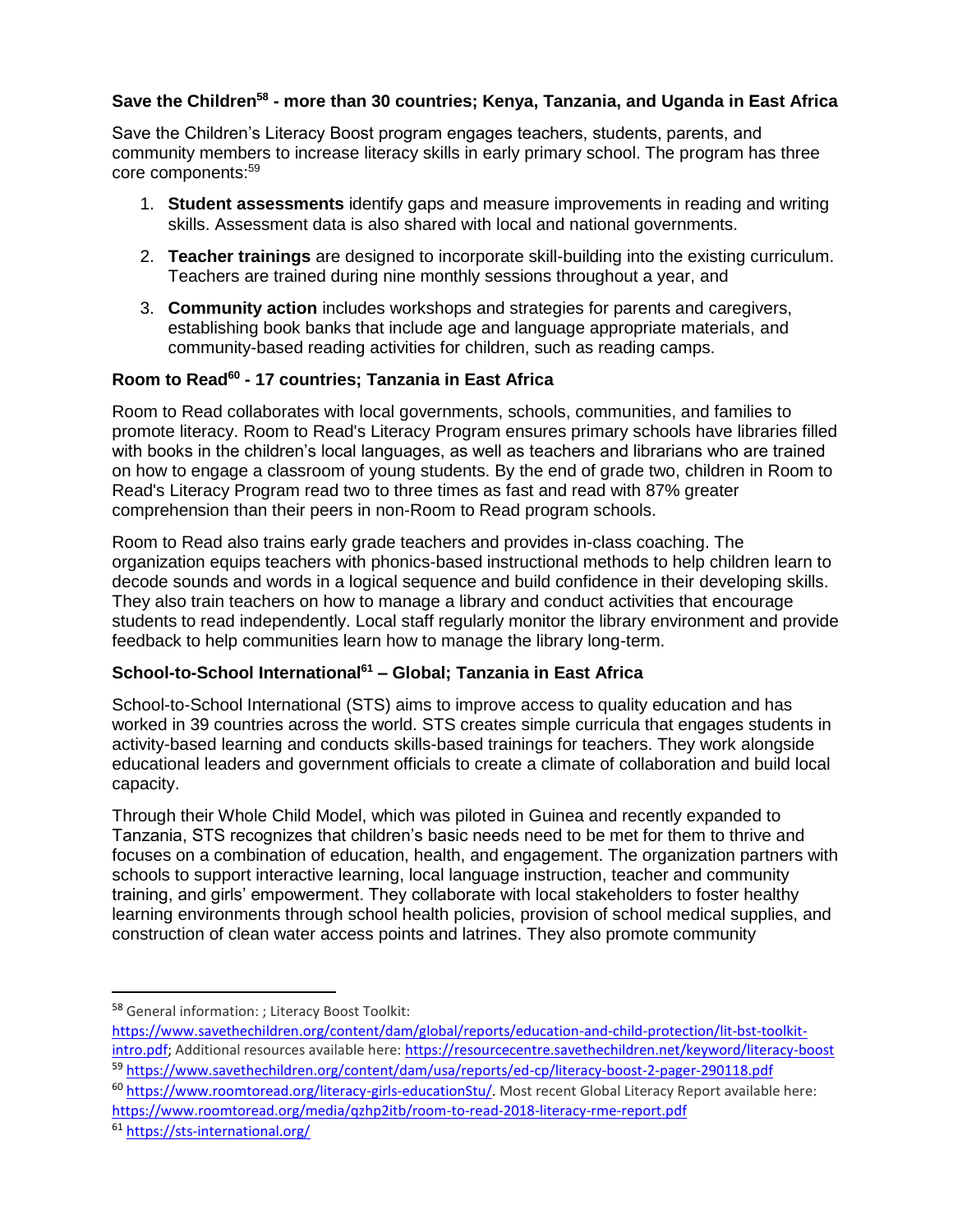engagement in education through community partnerships, effective school management training, parental involvement in education, and cross-cultural learning opportunities.

# **Flying Kites<sup>62</sup> - Kenya**

The core of Flying Kites' model is the Teacher Training Center and Academy. The Academy serves as a model primary school where teachers at schools in the region observe and learn from Flying Kites educators. The goal of the Teacher Training Center is to enable teachers to help their students achieve foundational levels of proficiency in literacy and numeracy, while developing student-centered learning environments that foster inquiry-based learning and promote critical thinking. Teachers learn pedagogical skills, receive individualized coaching to confidently transfer their new skills into the classroom, and eventually serve as mentors to other teachers in the region.

# **LitWorld<sup>63</sup> – 27 Countries; Kenya and Uganda in East Africa**

The LitClub model is an in-depth literacy and empowerment program. Each LitClub serves a small group of girls or boys between the ages 10 and 14. Members come together once a week for two hours after school for learning, creative expression, community building, and developing social-emotional skills. In order to scale, LitWorld partners with local, grassroots organizations to train mentors to implement clubs in their communities.

LitClub's reported results include increases in children's reading and writing capacities, civic engagement, future outlook, and sense of personal value, as well as a positive change in overall literacy levels and reading and writing habits of all community members. The program encourages mentorship and support networks, and older LitClub members and LitClub graduates often take on leadership roles as junior mentors and reading role models.

## **Book Aid International<sup>64</sup> – Global; Kenya, Tanzania, and Uganda in East Africa**

Working through a partner network, Book Aid International supplies books to public libraries, schools, prisons, hospitals, refugee camps, and universities. In Kenya, the organization partnered with Africa Educational Trust to improve learning outcomes of primary school children by: 1) improving access to books in both mother-tongue and English; 2) training teachers to manage a school library, use books in class, and promote reading; and 3) promoting reading in rural communities. During community meetings, parents were instructed on how to use the books and encouraged to support their children's reading. Although many parents were illiterate, the project improved their attitudes about school and reading and absenteeism decreased – especially after mother-tongue books were introduced. They also found that involving local education officials were key to the sustainability of their project.

## **Asante Africa Foundation<sup>65</sup> – Kenya, Tanzania, and Uganda**

Asante Africa Foundation provides teacher training alongside a range of other educational programs. Their Integrate Teachers Training program emphasizes critical thinking, problem solving, and communication skills by providing: 1) learner-centered teacher training in math, science, and English and 2) low cost learning materials and hands-on participatory tools. Digital

 $\overline{a}$ 

<sup>62</sup> <https://www.flyingkites.org/>

<sup>63</sup> <https://www.litworld.org/>

<sup>64</sup> <https://bookaid.org/>

<sup>65</sup> <http://asanteafrica.org/>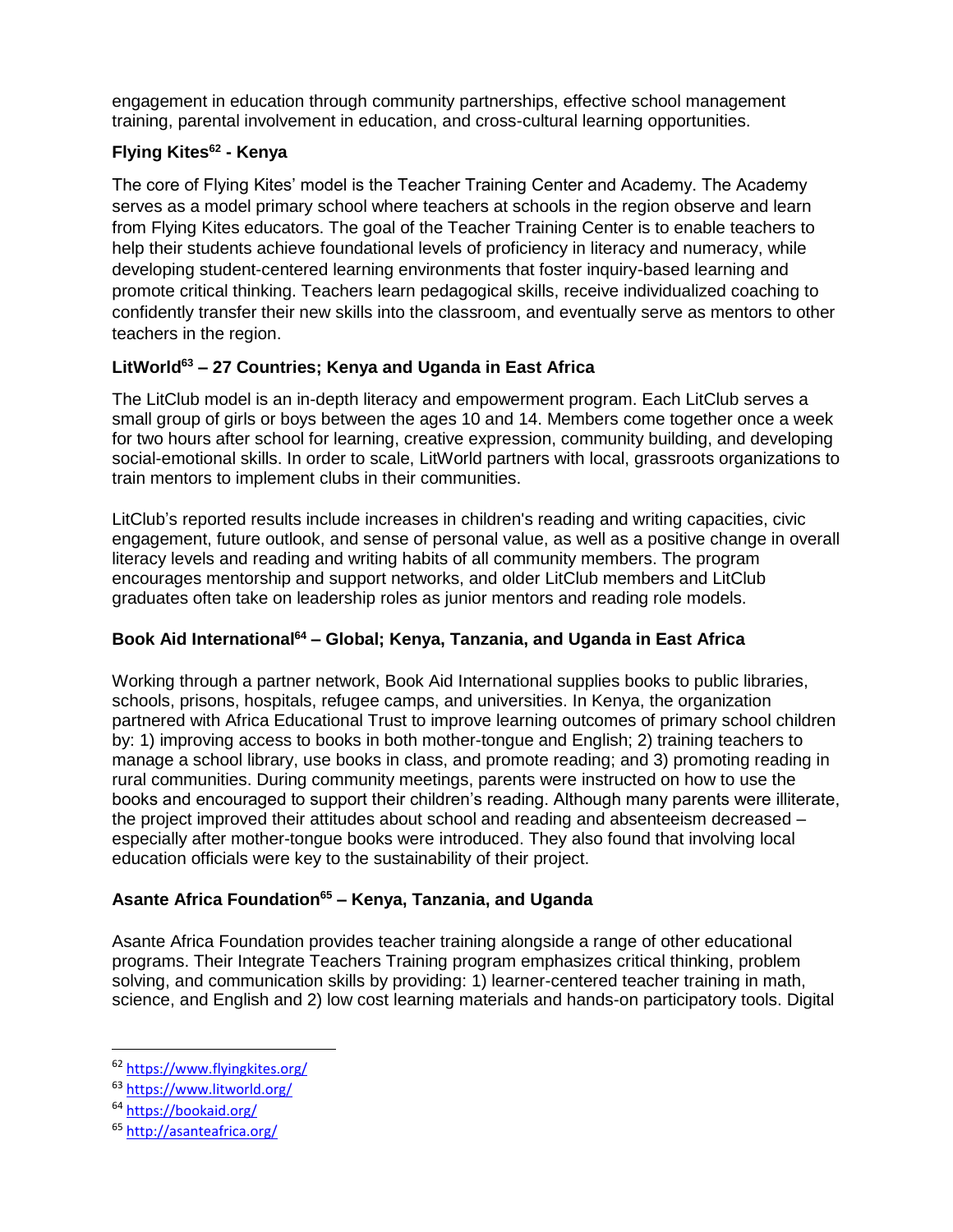resources and content are a large focus of their program, and they also work to create a collaborative environment with school leaders and teachers.

## **Kenya Connect<sup>66</sup> – Kenya**

Kenya Connect's mission is to engage and empower students and teachers in rural Kenya. The organization recently partnered with LitWorld to pilot their LitClub program at two schools. Kenya Connect also focuses heavily on reading, has a large library, and organizes "book days" and reading challenges for students.

In addition to their work directly with children, Kenya Connect also engages with parents and teachers. Kenya Connect staff and volunteers have been conducting parent sessions to share the importance of reading and provide tips and ideas of how to nurture reading, even if the parents are illiterate themselves. Encouraging the parents to have their children read to them or to look at a book together encourages reading.

Kenya Connect has also held professional development sessions teams to guide teachers on how to use supplements in their classrooms. Since the opening of their Learning Resource Center, Kenya Connect has offered over 15 workshops led by visiting U.S. teachers. These workshops have been designed to offer tools and ideas to teachers on how to use best practices to implement the Kenya Connect curriculum and equip learners with the skills required in the modern world. These visiting teams have provided new ideas as well as critical thinking and creativity lessons to over 200 teachers.

#### **Nuru International<sup>67</sup> – Kenya**

The goal of the Nuru Kenya (NK) Education Program is to increase child literacy among rural primary school children through student-centered teaching and literacy focused workshops in local public schools. NK Education works with the Ministry of Education in Kenya to supplement existing classroom curriculum and instruction in rural primary public schools located in communities where farmers engaged in Nuru's programs live.

The Nuru outreach program conducts student workshops that focus on the five main components of literacy development: phonemic awareness, phonics, fluency, vocabulary, and comprehension. Facilitators aim to build student confidence and increase student participation in literacy development through games, reading activities, and creative projects. Workshops are held in groups of 12-14 students during the school year for one hour a week. Nuru employs teachers who have graduated from teacher colleges but are waiting to be called by the Ministry to teach in the public schools as facilitators to deliver the outreach program.

#### **Plan International<sup>68</sup> - Open Space Literacy Project in Kenya; Tusome Pamoja in Tanzania**

Although Plan International operates in 71 countries, it has partnered with SOS Villages in Kenya for the Open Space Literacy (OSL) project. OSL aims to improve reading and writing skills of primary school students by equipping classrooms with computers and other technological tools. Teachers are also trained to use interactive, inquiry-based teaching methods to engage children. An independent study of the project found improved literacy for the students, improved attendance compared to control school students, and improved skills of teachers in using digital teaching tools.

l

<sup>66</sup> <https://www.kenyaconnect.org/empower/>

 $67$  General information about Nuru International: [https://nuruinternational.org/;](https://nuruinternational.org/) more details about the literacy program available at: <https://www.educationinnovations.org/page/nuru-kenya-education>

<sup>68</sup> https://plan-international.org/kenya/quality-education-through-new-technology-kenya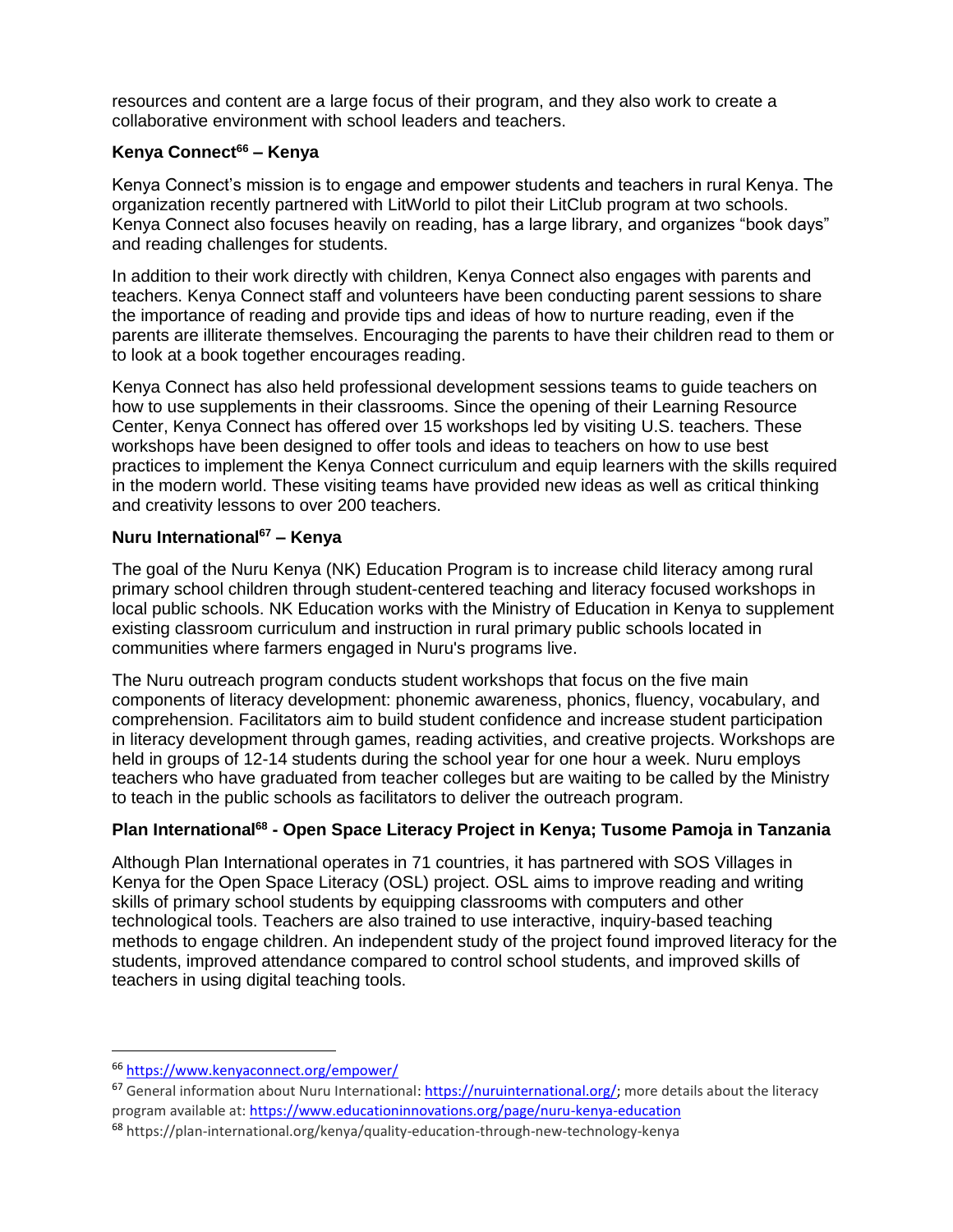Plan International also played a significant role in the Tusome Pamoja program to increase parent and community engagement around education in Tanzania. Tusome Pamoja strived to encourage greater collaboration between schools, parents, and communities. Plan International's role was to develop training programs for and incorporate social behavior change communication strategies to engage parents and the greater community. This project concluded in September 2020, and more information about its successes and failures is forthcoming. More details about Tusome Pamoja are found in the National/Government Initiatives section.

## **Worldreader<sup>69</sup> – Global South, Kenya and Tanzania in East Africa**

Worldreader works with local partners to provide digital reading solutions for underserved communities. The key strategies of their Primary Grade Reading Program include:

- 1. Professional development for teachers on reading instruction and how to integrate digital reading into lessons
- 2. Curation of books that are aligned with the curriculum
- 3. Provision of digital textbooks, teacher guides, student workbooks, and supplementary books
- 4. Social and behavioral change communications with students
- 5. Parental and community engagement<sup>70</sup>

Training teachers and parents is an integral component of Worldreader's model. Worldreader trains teachers on how to use devices (including tablets, cell phones, and e-readers), integrates the stories into lesson plans, and collects data on reading activities. For parents, Worldreader provides trainings on effective storytelling techniques and how to use the app. Worldreader's library contains books in 52 languages and topics include female empowerment, the environment, health, sustainability, social-emotional development, and local authors.<sup>71</sup>

#### **World Literacy Foundation – Global; Kenya in East Africa<sup>72</sup>**

The World Literacy Foundation uses a multi-faceted approach to improve literacy outcomes in the United States, United Kingdom, South America, Australia, and Africa. The organization provides books and other educational materials as well as tutoring and literacy support for children. They aim to advance learning for children in both English and their mother tongue using e-books, games, and locally-curated content.

The World Literacy Foundation has developed a literacy app called Sun Books, which aims to provide educational materials to children in remote communities using solar-powered technology. Digital content and e-books are pre-loaded onto solar-powered tablets and given to early primary school classrooms. Teachers are trained on how to use the tablets, which require neither electricity nor internet.

The World Literacy Foundation, along with its Sun Books initiative, recently expanded into Kenya. Their goal is to impact approximately 500 children in grades 1-3 each year. They have partnered with a local organization called Resurge Children East Africa to train teachers and host reading and writing workshops.

 $\overline{a}$ 

<sup>&</sup>lt;sup>69</sup> Website available at <https://www.worldreader.org/>

<sup>70</sup> <https://www.worldreader.org/our-work/our-beneficiaries/>

<sup>71</sup> <https://www.worldreader.org/our-work/library/>

<sup>72</sup> <https://worldliteracyfoundation.org/africa/>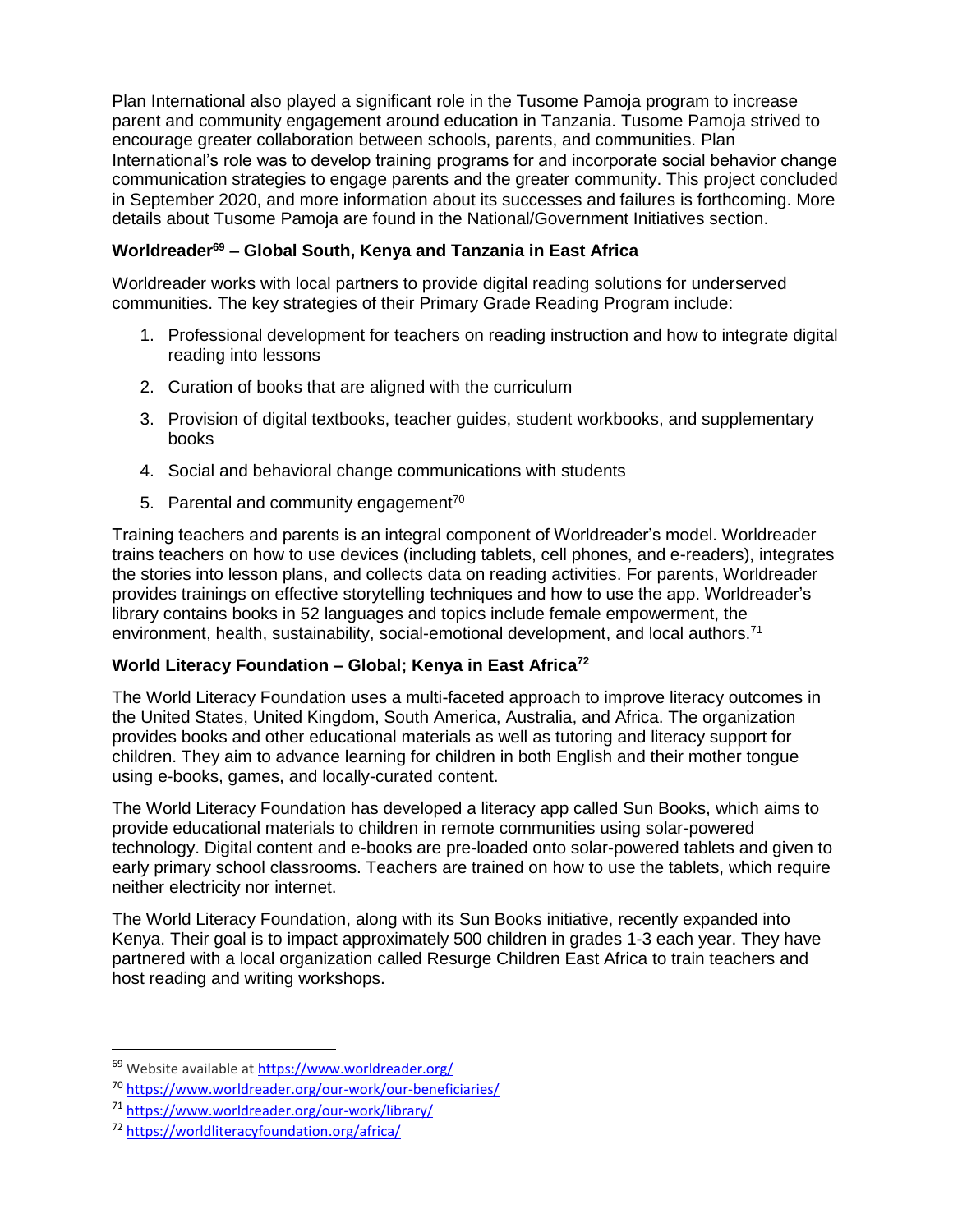## **National/Government Initiatives**

## **Kenya**

#### **HALI Project (Health and Literacy Initiative)**

The HALI Project, which was implemented from 2010-2012 at 101 primary schools in two coastal Kenyan districts, aimed to support teachers in developing literacy skills of students during their first two years of primary school. The intervention included 1) 140 lesson plans in both English and Swahili, 2) five days of professional development for teachers over the course of two years, and 3) ongoing teacher support via text messages for two years.<sup>73</sup>

The enhanced literacy instruction resulted in improved learning outcomes. Children scored significantly higher in English spelling, letter writing in Swahili, and reading of words in both English and Swahili. Researchers also found that children in intervention classrooms spent more time reading and interacting with text and less time writing and copying from the blackboard. Children who received the enhanced literacy instruction were also less likely to drop out of school.<sup>74</sup>

The text message component of the HALI project is notable. This was a fairly low cost intervention, yet teachers were highly responsive to the text messages. Teachers received a small amount of money to help fund the increase in texts, and the messages opened up a means of two-way communication. Not only did the texts remind teachers to complete literacy activities with their students, but they also asked questions aimed to find out how the instruction invention was working with the teachers. The text messages had an 87% response rate, and teachers reported feeling supported.<sup>75</sup>

## **PRIMR (Primary Math and Reading Initiative)**

PRIMR was a partnership between USAID and Kenya's Ministry of Education, Science, and Technology that was implemented in 2013 at 547 schools and aimed to improve literacy and numeracy skills of students in grades 1 and 2.<sup>76</sup> The initiative was designed to test scalable models of instructional support and had four primary elements:

- 1. High quality, low cost student textbooks in English, Kiswahili, and math
- 2. Teacher guides that corresponded with students' textbooks and provided daily reading and math teaching strategies
- 3. High quality, low cost professional development that contained significant modeling and practice for teachers
- 4. Instructional change coaching for teachers that was supported by electronic tablets<sup>77</sup>

The final evaluation of the PRIMR initiative showed positive impact. Students in treatment schools demonstrated significant gains in letter-sound fluency, oral reading fluency, and reading

<sup>73</sup> Evaluating Strategies to Improve Children's Reading Skills in Kenya. Available at [https://www.poverty](https://www.poverty-action.org/study/evaluating-strategies-improve-children%e2%80%99s-reading-skills-kenya)[action.org/study/evaluating-strategies-improve-children%e2%80%99s-reading-skills-kenya](https://www.poverty-action.org/study/evaluating-strategies-improve-children%e2%80%99s-reading-skills-kenya)

 $74$  Ibid.

<sup>75</sup> Jukes, M. October 2016. [https://shared.rti.org/content/text-message-support-teachers-kenya-improves](https://shared.rti.org/content/text-message-support-teachers-kenya-improves-teaching-learning-and-keeps-children-school)[teaching-learning-and-keeps-children-school](https://shared.rti.org/content/text-message-support-teachers-kenya-improves-teaching-learning-and-keeps-children-school)

<sup>76</sup> Piper, B., Kwayumba, D., Oyanga, A., & Jepkemei, E. (2015b). The Primary Math and Reading (PRIMR) Initiative endline impact evaluation on the DFID Kenya Rural Expansion Programme. Prepared for DFID Kenya under contract 202657-108. RTI International, Research Triangle Park, NC. [https://pdf.usaid.gov/pdf\\_docs/PA00K27S.pdf](https://pdf.usaid.gov/pdf_docs/PA00K27S.pdf) <sup>77</sup> <https://www.rti.org/brochures/kenya-primary-math-and-reading-primr-initiative>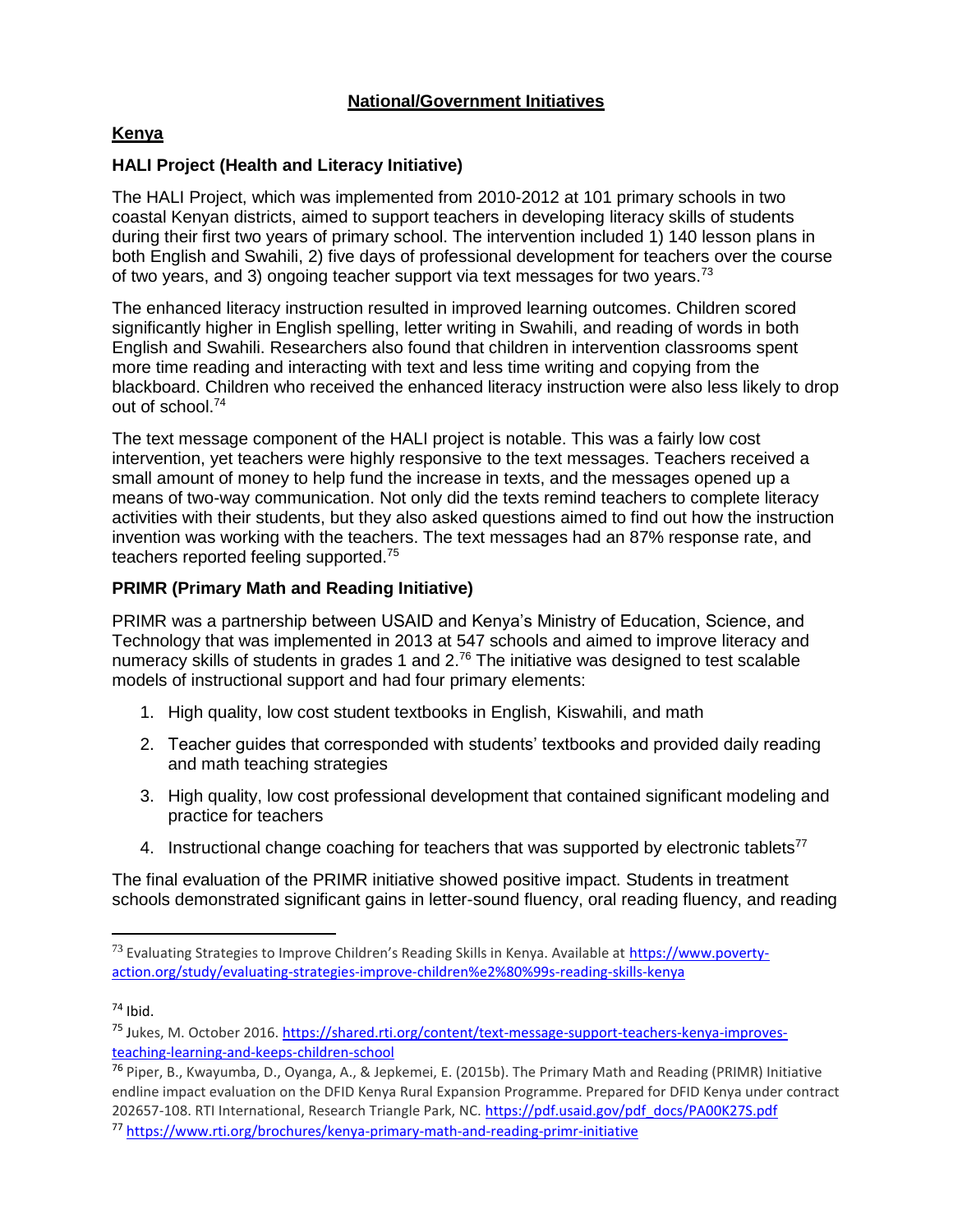comprehension, and the proportion of students reaching at benchmark was nearly twice as high at PRIMR schools as compared to control schools.<sup>78</sup> Unfortunately, the program's reliance on existing government officers whose time and attention are sparse meant that PRIMR was largely unable to scale up.

# **TUSOME**

Tusome was built on the foundations of the PRIMR initiative and included 1) teacher professional development and coach visits that reinforced the trainings, 2) student literacy textbooks that were given on a 1:1 ratio, and 3) structured teacher guides that were aligned to existing lessons. Tusome, which was funded by USAID, was implemented by RTI International from 2014-2019 and handed off to the Kenya Ministry of Education in 2020.<sup>79</sup>

One success noted by a World Bank team when evaluating the project was that the Tusome materials were simple and easy for teachers to implement. The guides contained 30 minute lesson plans that aligned with the students' textbooks and followed consistent teaching methods. The World Bank team also praised the time and resources coaches were given to support teachers. These government coaches observed teachers on a monthly basis, provided constructive feedback, and also encouraged peer-based support among teachers.<sup>80</sup>

# **Competency-Based Curriculum (CBC)**

Tusome interventions have been integrated into the new Competency-Based Curriculum (CBC) for grades 1-3, which has been rolled out to all public primary schools in Kenya. $81$  CBC emphasizes student-centered approaches, group learning opportunities, and the importance of developing competencies and understanding of key issues rather than the memorization of facts. CBC includes the following seven core competencies: 82

- 1. Communication and collaboration
- 2. Self-efficacy
- 3. Critical thinking and problem solving
- 4. Creativity and imagination
- 5. Citizenship
- 6. Digital literacy
- 7. Learning to learn (being curious every day)

While a positive step building on the successes of Tusome, a 2018 study found that 98.8 percent of teachers in Kenya indicated that they felt unprepared to implement CBC, 95% expressed that preparing CBC lesson plans was prohibitively time-consuming, and 50% needed

<sup>&</sup>lt;sup>78</sup> [https://pdf.usaid.gov/pdf\\_docs/PA00K27S.pdf](https://pdf.usaid.gov/pdf_docs/PA00K27S.pdf) page 1-2

<sup>&</sup>lt;sup>79</sup> Tusome and PRIMR: A Desk Review of Early Grade Reading Programs in Kenya from 2011-2019. USAID. Retrieved from [https://stemedhub.org/groups/laserpulse/File:Tusome\\_Desk\\_Review\\_Final.pdf.](https://stemedhub.org/groups/laserpulse/File:Tusome_Desk_Review_Final.pdf)

<sup>80</sup> [TRACY WILICHOWSKI,](https://blogs.worldbank.org/team/tracy-wilichowski) [ADELLE PUSHPARATNAM,](https://blogs.worldbank.org/team/adelle-pushparatnam) [ELAINE DING,](https://blogs.worldbank.org/team/elaine-ding) [EZEQUIEL MOLINA.](https://blogs.worldbank.org/team/ezequiel-molina) Building Back Better: accelerating learning when schools reopen, and what Kenya's Tusome program can teach us. May 2020. [https://blogs.worldbank.org/education/building-back-better-accelerating-learning-when-schools-reopen-and](https://blogs.worldbank.org/education/building-back-better-accelerating-learning-when-schools-reopen-and-what-kenyas-tusome)[what-kenyas-tusome](https://blogs.worldbank.org/education/building-back-better-accelerating-learning-when-schools-reopen-and-what-kenyas-tusome)

<sup>81</sup> Tusome and PRIMR: A Desk Review of Early Grade Reading Programs in Kenya from 2011-2019. USAID. Retrieved from [https://stemedhub.org/groups/laserpulse/File:Tusome\\_Desk\\_Review\\_Final.pdf.](https://stemedhub.org/groups/laserpulse/File:Tusome_Desk_Review_Final.pdf)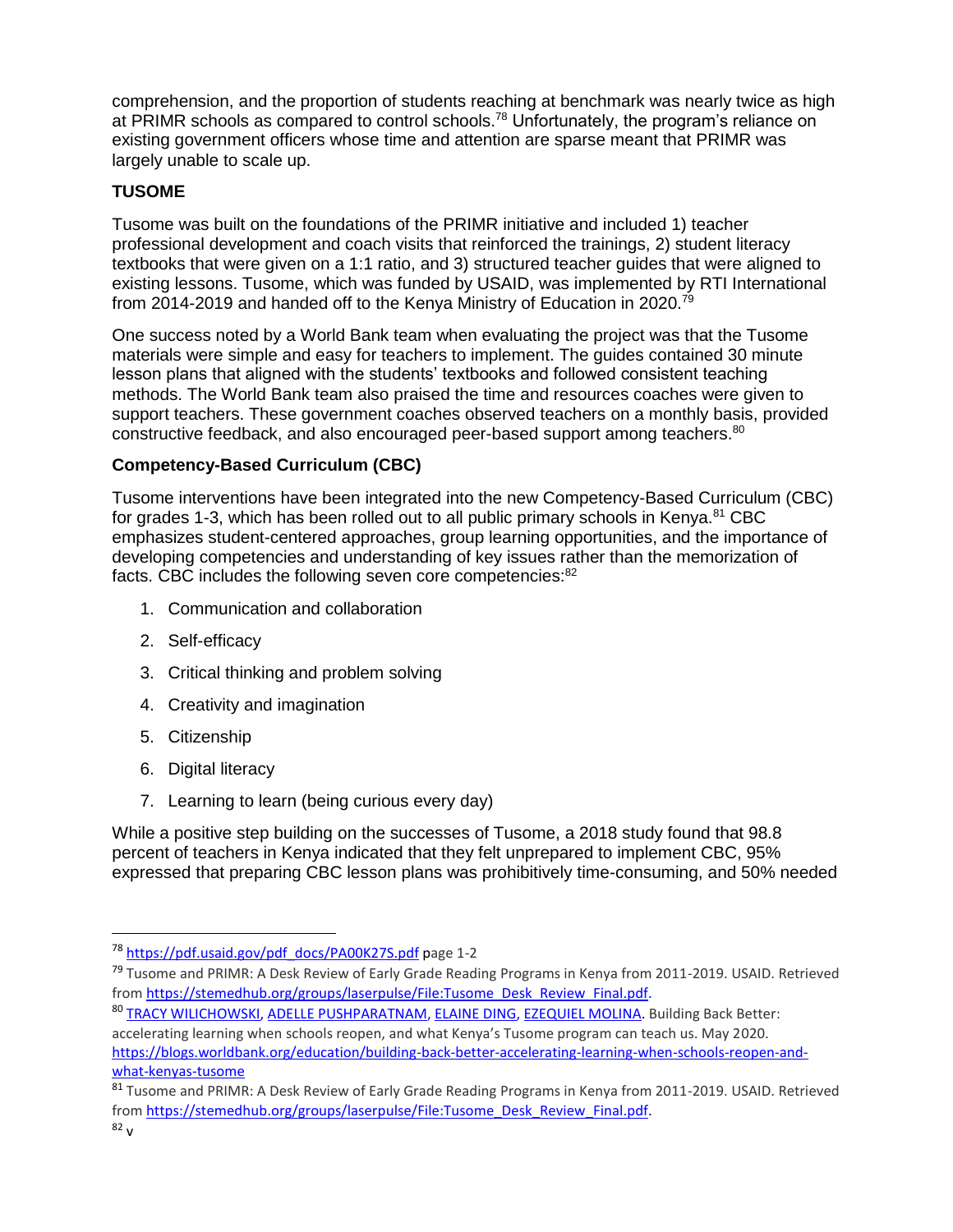additional support to incorporate creativity and imagination and to design assessment rubrics.<sup>83</sup> Another recent study examining teacher competency with respect to implementing CBC found that the majority of teachers lacked the skills and knowledge to successfully implement the curriculum. Training sessions were ineffective due to an overload of information in a short period of time, and the training facilitators lacked sufficient understanding of CBC themselves. The authors of the study indicated a need for clear teacher manuals, systemic teacher trainings, and incorporation of CBC into teacher training curriculum at universities and colleges. $84$ 

Parents are also expected to play an integral role in CBC. Traditionally, parents in Kenya have had fairly minimal involvement in classroom activities, but CBC expects parents to provide a learning environment that is conducive to learning, motivate their children to complete assigned tasks, guide them through their homework, provide activity materials, and document completed assignments. A qualitative study of 56 Kenyan parents revealed a general reluctance to participate in CBC. The vast majority of parents were opposed to being involved in their children's educational assignments, and most parents lacked the materials/equipment to provide the requested documentation. Teachers noted that a lack of parental involvement was a challenge but largely felt that CBC increased student engagement and improved attendance.<sup>85</sup>

# **Tanzania**

# **LANES**

 $\overline{\phantom{a}}$ 

From November 2014 to December 2018, the Literacy and Numeracy Education Support (LANES) program aimed to improve the reading, writing, and numeracy skills of children aged 5- 11. Funded by a grant from the Global Partnership for Education, the program was implemented by the Tanzanian Ministry of Education, Science and Technology, and the President's Office-Regional Administration and Local Government.<sup>86</sup>

Teacher training was a major focus of LANES. School-based professional development was established, and implementation guides were widely distributed. The vast majority of trained teachers reported becoming more motivated, more confident, and more creative.

Increased community engagement in literacy and numeracy programs was also a goal of LANES. Grants were provided to community organizations to increase engagement, TV and radio programs were aired quarterly, and children's clubs were conducted.

The program saw many successes, including higher primary level test scores. An absence of a clear strategic vision from the government, however, hindered the program's theory of change to align with implementation practices. External factors such as overcrowded classrooms and a lack of school meals also negatively impacted the effectiveness of the program.

[https://www.sida.se/contentassets/20f870cf50c04ee4b5921a70bb7e441f/de2019\\_5\\_62197en.pdf.](https://www.sida.se/contentassets/20f870cf50c04ee4b5921a70bb7e441f/de2019_5_62197en.pdf)

<sup>83</sup> Waweru, W. J. (2018). Influence of teacher preparedness on the Implementation of Competency Based Curriculum in public primary school in Nyandarua North Sub County, Kenya.

<sup>84</sup> Koskei, B. K. (2020). Teachers' competency as a cornerstone on the implementation of competency-based curriculum in Kenya. A case of lower primary schools in Nakuru County. *International Journal of Education and Research.* Vol. 8 No. 2 February 2020. <https://www.ijern.com/journal/2020/February-2020/01.pdf>

<sup>85</sup> Amunga, J., Were, D., & Ashioya, I. (2020). The teacher-parent nexus in the competency based curriculum success equation in Kenya. International Journal of Educational Administration and Policy Studies, 12(1), 60-76. 86 Connal, C., Strath, A., & Dihenga, K. (2019). Evaluation of the Global Partnership for Education (GPE) – Literacy and Numeracy Education Support (LANES) program in Tanzania (2014–2018).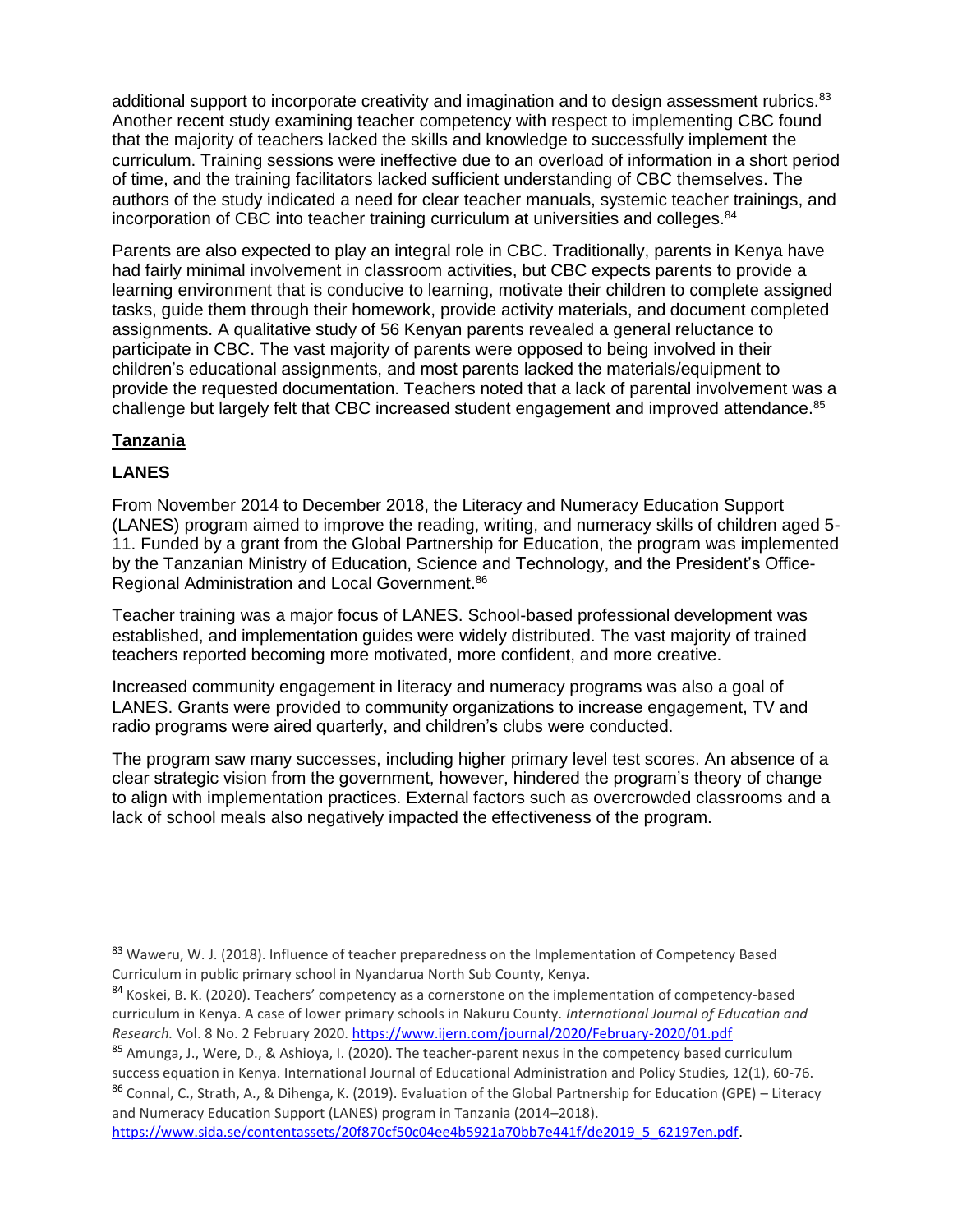# **Education Quality Improvement Programme in Tanzania (EQUIP-T)**

EQUIP-T began in five regions of Tanzania in 2013 and expanded to nine before implementation ended in January 2020 (impact evaluation continues through 2020). The program had five outputs:<sup>87</sup>

- 1. Improved access to quality education
- 2. Strengthened school leadership and management
- 3. Strengthened district planning and management
- 4. Community participation and accountability
- 5. Improved learning and dissemination

Specifically, the program aimed to improve teacher performance by strengthening the knowledge, skills, and attitudes of teachers with respect to early grade literacy and numeracy. Teachers were also trained to consider gender dynamics and inclusion.

Also notable is the community participation and accountability output, which encouraged local communities to effectively engage in school development by training school committees and supported the establishment of parent-teacher partnership bodies. Income-generating activity grants to support education needs were allocated to half of schools with feasible business plans. Behavior changes communications and other such activities were also included.

Although the final evaluation of the program is not yet complete, two significant achievements thus far include an increase in girls' learning performance and an increase in transition to secondary school for girls.

### **The Education Programme for Results (or Big Results Now)**

With funding from the World Bank and other international institutions, this program aims to help Tanzania respond to the challenge of increased student populations due to the free education policy, to increase the number of students attending secondary school, and to improve the quality of education.<sup>88</sup> Rather than guaranteeing funding, this is a results-based financing program designed to incentivize improvement by encouraging the Tanzanian government to fund public schools. The program is set up to give Tanzania ownership of their education system and to allow flexibility in the use of funds. The government can direct funds at areas within the education sector they feel have the greatest need, but additional funding is dependent on successful results.<sup>89</sup>

Since the program began, students' reading scores have improved, schools have created summary report cards to provide performance information to their communities, the backlog of teachers' claims has been cleared, and new classrooms have been constructed. All outcomes, however, have not been positive. A key intervention implemented under the program was the school ranking initiative. While learning outcomes improved for bottom-ranked primary schools, the program also led schools to exclude low-performing students from their final years of

l

<sup>87</sup> https://devtracker.fcdo.gov.uk/projects/GB-1-203363/documents

<sup>88</sup> [https://oxfordbusinessgroup.com/overview/smart-adaptations-introduction-free-secondary-education-has](https://oxfordbusinessgroup.com/overview/smart-adaptations-introduction-free-secondary-education-has-boosted-enrolment-rates-while-private)[boosted-enrolment-rates-while-private](https://oxfordbusinessgroup.com/overview/smart-adaptations-introduction-free-secondary-education-has-boosted-enrolment-rates-while-private)

<sup>89</sup> [https://www.camb-ed.com/intdev/article/514/education-programme-for-](https://www.camb-ed.com/intdev/article/514/education-programme-for-results#:~:text=Education%20PforR%20(Programme%20for%20Results,to%20improve%20quality%2C%20equity%20and)

[results#:~:text=Education%20PforR%20\(Programme%20for%20Results,to%20improve%20quality%2C%20equity%2](https://www.camb-ed.com/intdev/article/514/education-programme-for-results#:~:text=Education%20PforR%20(Programme%20for%20Results,to%20improve%20quality%2C%20equity%20and) [0and](https://www.camb-ed.com/intdev/article/514/education-programme-for-results#:~:text=Education%20PforR%20(Programme%20for%20Results,to%20improve%20quality%2C%20equity%20and)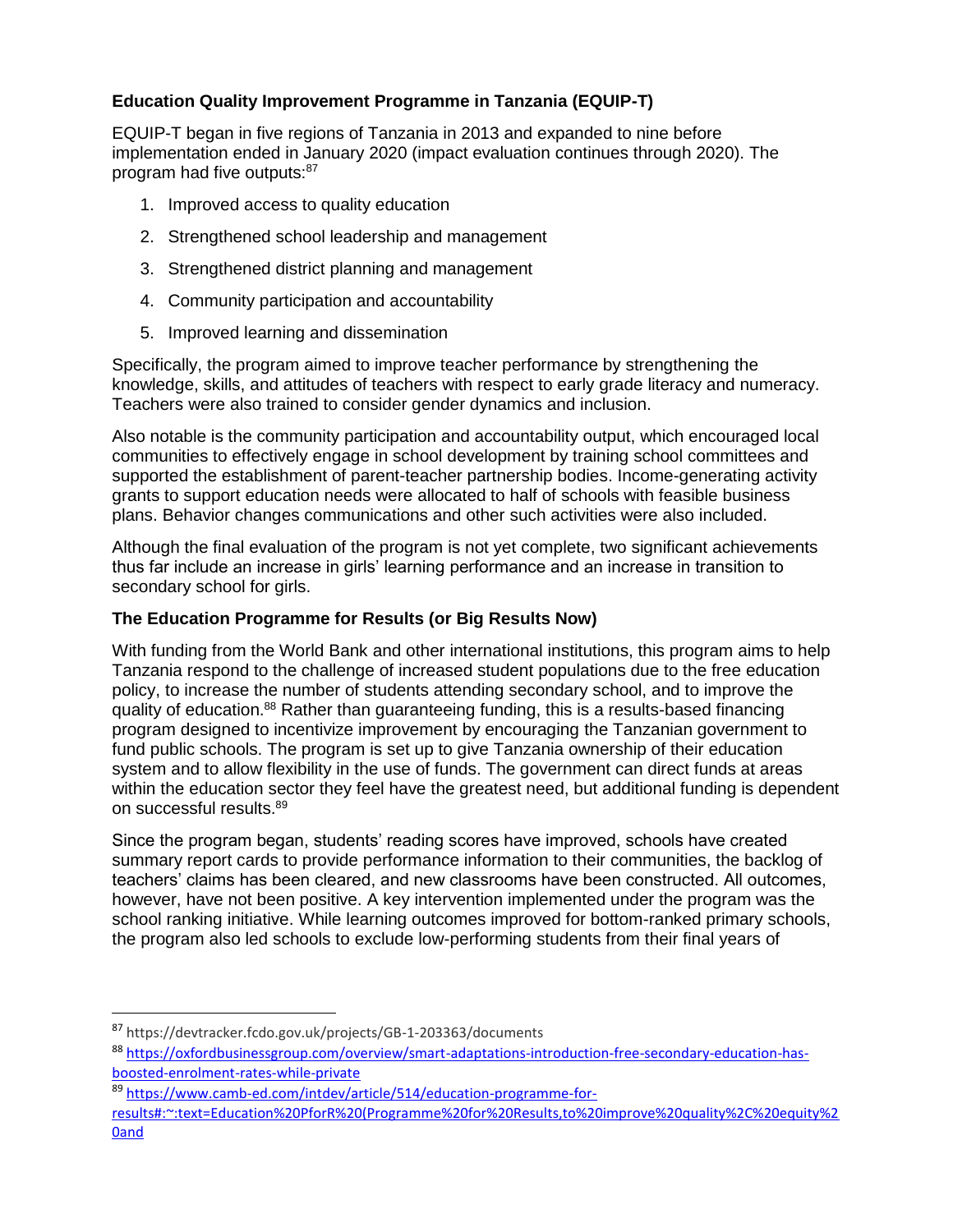primary school. One study found that students who were excluded from taking their exams ending up dropping out of school completely.<sup>90</sup>

## **Tusome Pamoja**

Funded by USAID and working in conjunction with the national and local governments in Tanzania, this program "aims to improve the quality of early grade basic skills instruction, strengthen skills delivery systems, and increase engagement of parents and communities in education."<sup>91</sup> Tusome Pamoja is being implemented by RTI International with partners Room to Read, Plan International, and Miske Witt and Associates. The project launched in January 2016 and is set to conclude in January 2021. Targeting five focus regions, the project's goals include:

- 1. Improving the quality of early grade basic skills instruction by building upon existing knowledge and developing new teaching and learning materials for students in preprimary education and grades one to four. Tusome Pamoja also works to build knowledge and skills for teachers and school leaders and establish school-based communities of learning.
- 2. Strengthening skills delivery systems focused on performance management for education system administrators, including mentoring, monitoring, evaluation analysis, and research.
- 3. Increasing engagement of parents and communities in education to strengthen their participation in school governance, school management, and their children's learning.<sup>92</sup>

Interestingly, Tusome Pamoja also studied how social-emotional learning affected academic outcomes in rural Tanzania. Research showed that while teachers valued self-confidence and curiosity, these competencies were less valued by parents. In rural areas, students were actually less likely to demonstrate self-confidence and curiosity, which likely impacts the effectiveness of participatory approaches to teaching.<sup>93</sup> In fact, an RTI Teacher Guide study found that teachers frequently skipped activities that required students to take an active role, perhaps resulting from a cultural norm where adults are expected to lead discussions. Comprehension prediction questions were also often omitted, which may reflect a societal norm of "saving face" or not risking being wrong in public.<sup>94</sup> Redesigning such activities by giving greater scaffolding to students or enabling them to first respond in pairs could perhaps elicit greater participation.<sup>95</sup>

Community and parent engagement is a core component of the program, but there is room for improvement. RTI conducted focus group discussions with parents, teachers, and head teachers to understand current levels of parent engagement. Unsurprisingly,

<sup>90</sup> Cilliers, J., Mbiti, I., and Zeitlin, A. 2019. Can Public Rankings Improve School Performance? Evidence from a Nationwide Reform in Tanzania. RISE Working Paper Series. 19/027. https://doi.org/10.35489/BSG-RISE-WP\_2019/027.

<sup>91</sup> Tusome Pamoja Fact Sheet. Page 1. Available at:

[https://www.usaid.gov/sites/default/files/documents/1860/2018-10-29\\_Tusome\\_Pamoja.pdf](https://www.usaid.gov/sites/default/files/documents/1860/2018-10-29_Tusome_Pamoja.pdf) <sup>92</sup> Ibid. pages 1-2.

<sup>93</sup> USAID. Developing a culturally relevant assessment of social and emotional learning for Tanzania. (2018). [https://ierc-publicfiles.s3.amazonaws.com/public/resources/SEL\\_Tusome%20Research%20Report%202018-](https://ierc-publicfiles.s3.amazonaws.com/public/resources/SEL_Tusome%20Research%20Report%202018-FINAL.pdf) [FINAL.pdf](https://ierc-publicfiles.s3.amazonaws.com/public/resources/SEL_Tusome%20Research%20Report%202018-FINAL.pdf)

<sup>94</sup> Piper, B., Sitabkhan, Y., Mejia, J., & Betts, K. (2017). How Scripted is Too Scripted? Mixed Methods Analysis of RTI's Teachers' Guides in Developing Countries. Durham, NC: RTI International.

<sup>95</sup> USAID. Developing a culturally relevant assessment of social and emotional learning for Tanzania. (2018). [https://ierc-publicfiles.s3.amazonaws.com/public/resources/SEL\\_Tusome%20Research%20Report%202018-](https://ierc-publicfiles.s3.amazonaws.com/public/resources/SEL_Tusome%20Research%20Report%202018-FINAL.pdf) [FINAL.pdf](https://ierc-publicfiles.s3.amazonaws.com/public/resources/SEL_Tusome%20Research%20Report%202018-FINAL.pdf)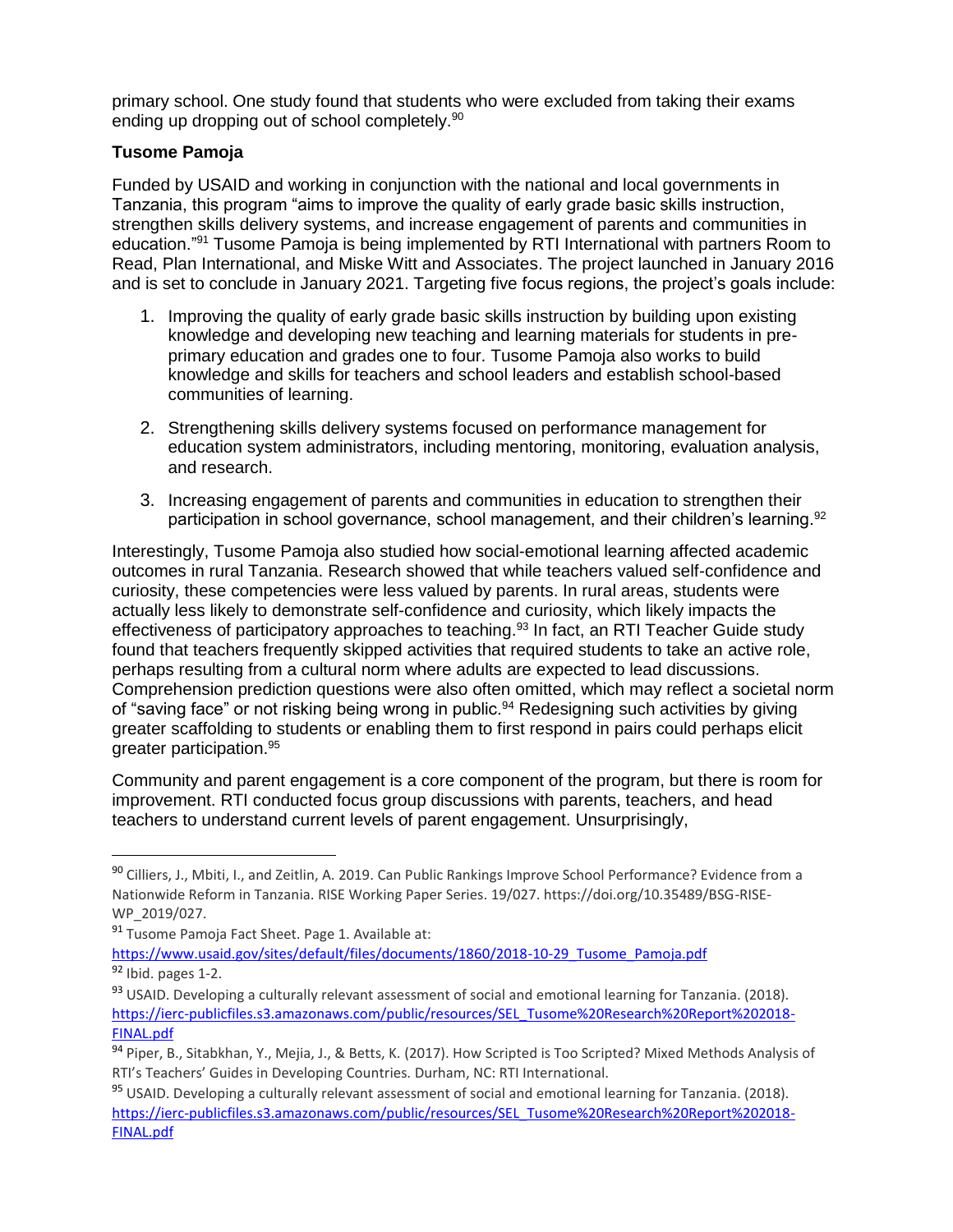employment/economic opportunities, housework, lack of time, and parents' perceptions that they didn't know how to participate in school were mentioned. Free education, however, was also mentioned. Teachers explained that parents participated in school prior to the abolishment of school fees through local contributions and unfortunately think that other forms of participation are currently unnecessary. Teachers further explained that parents incorrectly believe that government funding is sufficient for the needs of the school and are largely unwilling to contribute. 96

Helping parents understand the competencies that lead to academic success could facilitate parental buy-in. As previously mentioned, teachers in Tanzania value curiosity and confidence, which are individual traits. Conversely, parents, especially in rural areas, value respect, obedience, discipline, and being polite and calm. In addition, children in rural classrooms are less likely to ask questions or express their ideas.<sup>97</sup> Academic interventions need to take into account local culture and norms while also providing opportunities for growth and improvement.

Final results of Tusome Pamoja are expected in January 2021.

## **Recommendations for GPFD/BGCP Partnership**

First and foremost, we must commit to meeting people where they are. While this includes students and teachers, of course, we also need to understand the needs of parents, local communities, and the government. Only by understanding the challenges and priorities of these local stakeholders will we be able to determine precisely which gaps exist and how any intervention developed by GPFD and BGCP can fit into the existing landscape.

The above literature review revealed that although many literacy programs and initiatives have sought to increase community and parental involvement, most have fallen short of their targets. Global Partners mobilizes schools and communities through meetings facilitated by Global Partners staff.<sup>98</sup> All households in a community are encouraged to participate alongside school staff in the identification, implementation, and sustainability planning of projects that impact student attendance. As communities and schools work together to identify why children are not attending school and develop a project to improve attendance, they are encouraged to build upon their existing strengths and assets. The same concept can be applied to literacy: schools and communities should collectively determine how to achieve better education for their children.

The GPFD/BGCP partnership should take advantage of the engagement that has been attained and the relationships between schools and communities that have been developed to change perceptions and attitudes regarding literacy. Possibilities include using community meetings to promote the importance of literacy, raising awareness among parents about volunteering and other engagement opportunities at schools, and conducting simple community workshops demonstrating how to nurture reading even if parents are themselves illiterate.

Creating networks of professional learning communities for teachers at schools in a region should also be considered. Teachers could share successes, discuss how to best use learnercentered literacy approaches in local contexts, and develop strategies as teams. As noted

<sup>96</sup> Nordstrom, L. and Betts, K. (2017). Fee-free public education and parental participation in Tanzania. <https://shared.rti.org/content/fee-free-public-education-and-parental-participation-tanzania>

<sup>97</sup> [https://www.cgdev.org/sites/default/files/birdsall-house-conference-2019-ECD-06\\_Matthew\\_Jukes.pdf](https://www.cgdev.org/sites/default/files/birdsall-house-conference-2019-ECD-06_Matthew_Jukes.pdf)

<sup>98</sup> Due to COVID-19, GPFD has temporarily suspended large community meetings and is instead working with smaller groups of school and community leaders.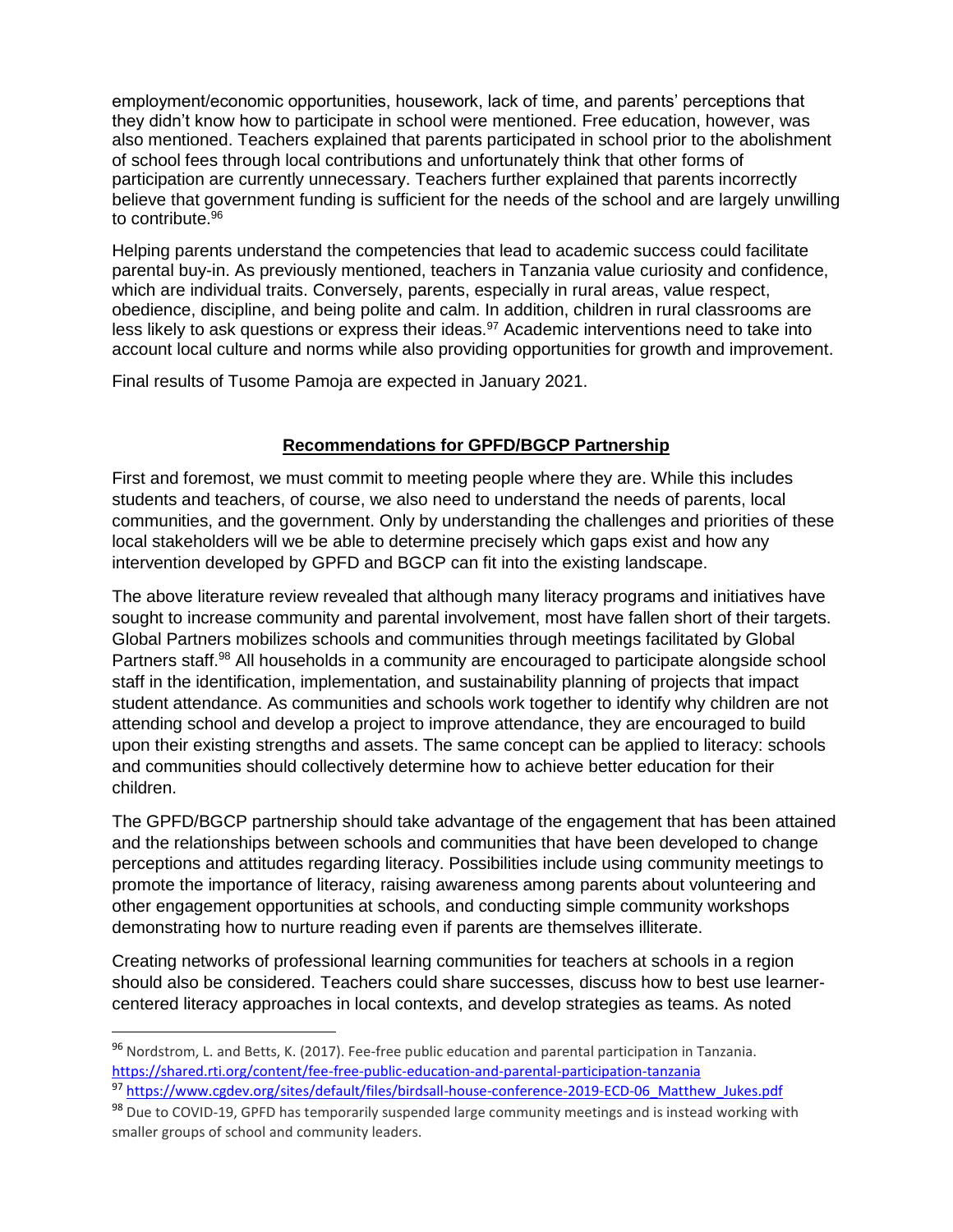above, observing other teachers in action is one of the best methods for successfully developing new skills that will be implemented. Global Partners has already established partnerships at numerous schools in East Africa. We should utilize these existing partnerships to begin growing a larger network of schools in a region.

A lack of reading and other learning materials is frequently cited as a challenge to literacy. GPFD and BGCP should consider ways of obtaining such materials either through grants or other funding opportunities or partnership with another organization. We should also explore cost-effective options for providing reading materials. For example, families and schools could perhaps generate their own literacy materials that incorporate local fables and stories.

Desk research also revealed the need for teacher training to be interactive, consistent and ongoing. One-off teacher trainings were found to be largely ineffective. If GPFD and BGCP ultimately develop a teacher training program in East Africa, care must be taken to ensure that teachers receive regular follow-ups and program reinforcement. Partnering with and hiring local educators will likely be necessary. Simple technological interventions such as providing encouragement, tips, and support through text messages and regular newsletters should also be considered.

Any teacher training conducted by the GPFD/BCGP partnership should also support existing curricula and literacy initiatives and respect sociocultural differences. Teachers are required to use national curricula, and any intervention should aim to help teachers do this more effectively. Sociocultural factors also must be taken into account when training teachers on new methods for promoting and improving literacy.

Results for Development and Project Literacy developed the Parent Engagement Needs Assessment to engage low and non-literate parents, build local ownership, and develop customized strategies.<sup>99</sup> This tool should be used to help GPFD/BGCP identify community needs, mobilize parents/caregivers, and co-create community-level literacy interventions. Numerous suggestions for questions to ask parents, schools, and government officials are included as well as several additional resources.

Although this document serves to provide an overview of the current state of primary school literacy in East Africa, information specific to local communities will continue to be collected and evaluated. With respect to teachers, we need to understand what training they have received, what ongoing support they receive, what works and doesn't work well in the classroom, and how they currently engage with parents and the community. For parents and students, we will need to determine what cultural/societal norms may impact parent engagement, perception of the importance of education, time restraints, literacy levels of family members, and availability of reading materials. Finally, although we are aware of the relevant government programs and initiatives, we need to determine how they are being implemented in our partner schools.

l

<sup>99</sup> Parent Engagement Needs Assessment (2019).

[https://www.earlylearningtoolkit.org/sites/default/files/Parent%20Engagement%20Needs%20Assessment\\_A%20](https://www.earlylearningtoolkit.org/sites/default/files/Parent%20Engagement%20Needs%20Assessment_A%20Guide%20for%20Literacy%20Practitioners.pdf) [Guide%20for%20Literacy%20Practitioners.pdf](https://www.earlylearningtoolkit.org/sites/default/files/Parent%20Engagement%20Needs%20Assessment_A%20Guide%20for%20Literacy%20Practitioners.pdf)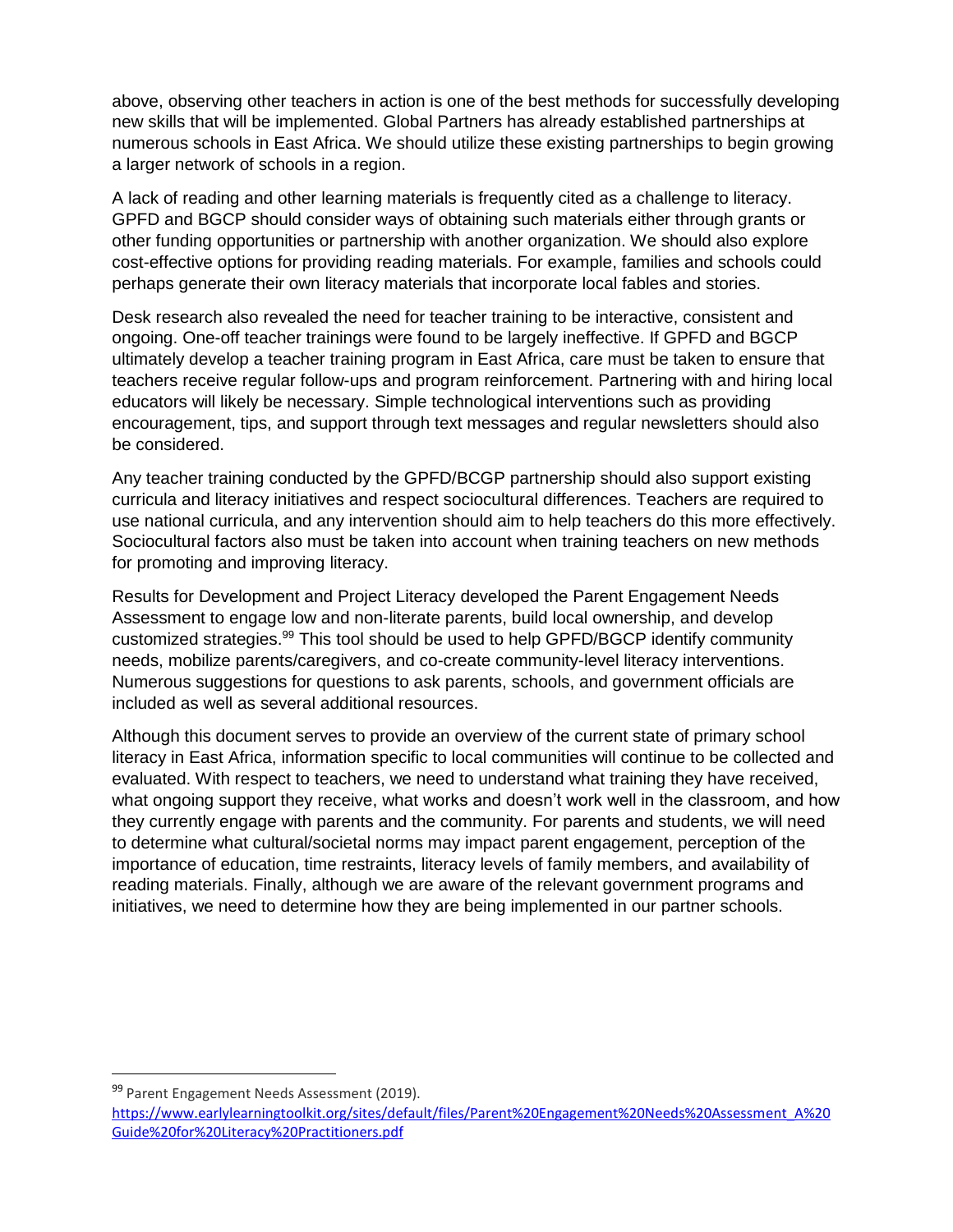## **Appendix A: Survey Questions for Kenya Primary School Teachers**

## **GPFD/BGCP Literacy Focus Group: Kenya**

## **INTRODUCTION**

Hello, my name is [Insert Name] working with Global Partners for Development. Thank you for coming today.

Our goal is to better understand the challenges you encounter with respect to teaching primary school students – especially with respect to literacy.

We will be recording today's session. If you are not comfortable with that, you may opt out before we begin. You are not required to answer any question that you are not comfortable answering. Your responses will be anonymous and at no time will you be listed by name.

Please let me know if you have any questions.

#### **Section #1: Background**

#### **First, we would like to learn about the experiences you've had as a teacher:**

- 1. How many years have you taught primary school? How many years have you been a teacher at your current school?
- 2. Can you describe your teacher training?
	- a. What methods or approaches were you taught in teachers' college?
	- b. Do you receive any ongoing teacher training/professional development? If so, can you describe what this entails and how frequently it occurs?
- 3. On average, how many students do you teach at one time (student to teacher ratio)?
- 4. What does your school, or schools in this area, do well?
- 5. What are the biggest challenges at your school, or schools in this area?
- 6. What do you enjoy about teaching?
- 7. What do you find the most difficult or challenging about teaching?

#### **Section #2: Literacy**

#### **Now we would like to learn about your experiences with respect to literacy and teaching children how to read:**

- 1. Can you please describe how children learn to read in your school?
	- a. What are your biggest challenges?
	- b. What materials do you use to teach children to read?
	- c. What teaching methods or techniques do you use? Do you use a more teachercentered or student-centered (participatory) approach?
	- d. What works well?
	- e. What doesn't work well?
	- f. Are there differences with how well children in your classes learn to read in English vs. their mother tongue? If so, can you tell us more about this?
	- g. What materials, resources, or trainings would help you teach literacy?
- 2. Can you please describe your experiences with Tusome and the Competency-Based Curriculum that came out of the Tusome program?
	- a. How were you trained to implement this curriculum?
	- b. Do you feel confident in your ability to implement the curriculum?
	- c. What works well?
	- d. What doesn't work well?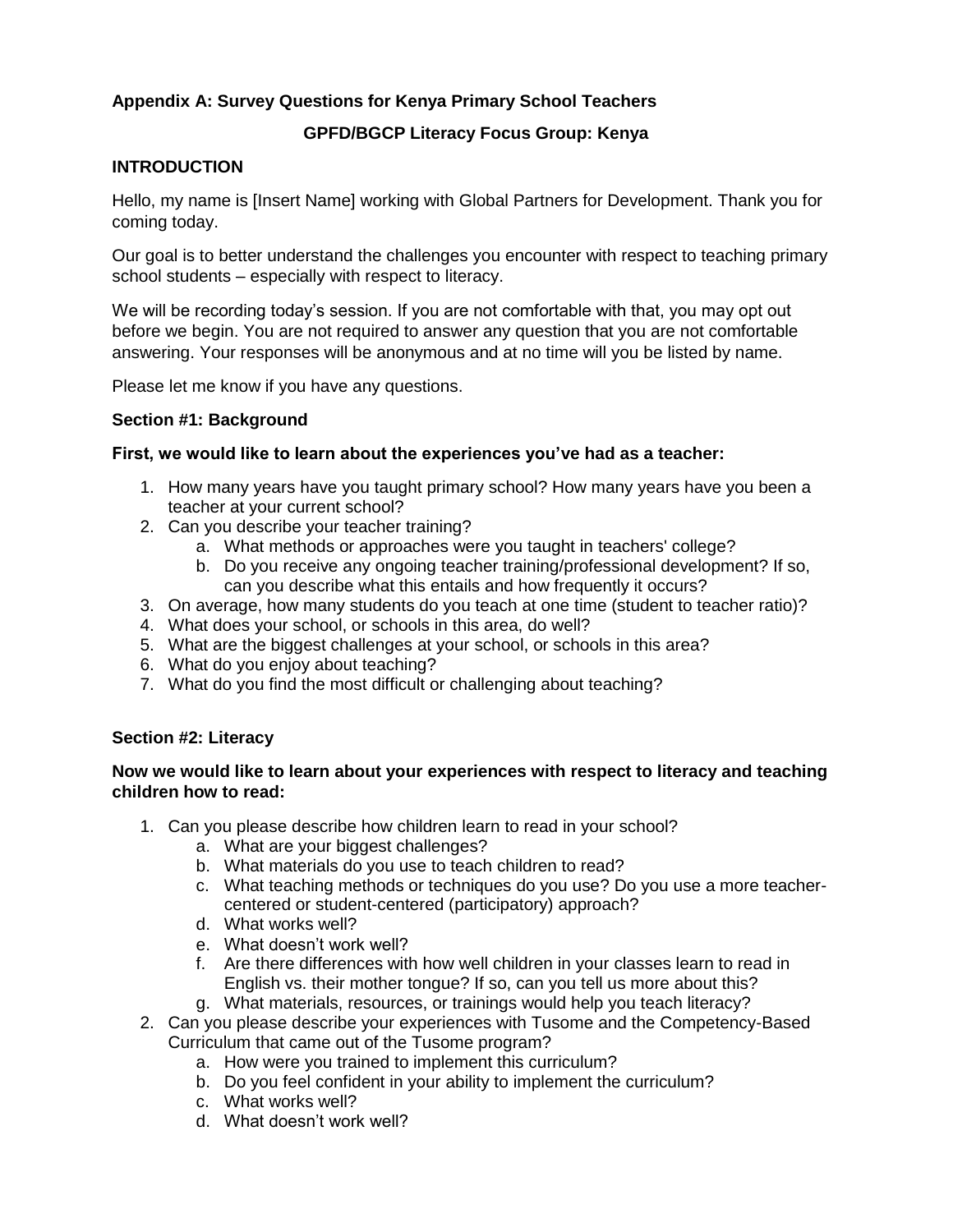e. What would help you better implement this curriculum? For example, materials, resources, trainings, new teaching methods/techniques?

### **Section #3: Parent Involvement**

#### **Now, we would like to learn more about how parents are involved at your school especially with respect to reading and literacy:**

- 1. Can you describe how parents of your students are involved at your school and in your classroom?
	- a. How do parents support your school?
	- b. Can you describe your interactions, if any, with your students' parents/guardians?
	- c. Are there any methods or practices you use to keep parents informed? For example, parent-teacher conferences, letters that are sent home, SMS messages, etc.?
	- d. Do you feel like your students' parents value education? Why or why not?
- 2. How do parents support their children's education at home?
	- a. Do students report having time to read and work on schoolwork at home?
	- b. Do parents have books at home?
	- c. Do you have any ideas about how to encourage parental involvement in education?

#### **Section #4: Community Involvement**

#### **Now, we would like to learn more about how the local community is involved at your school**

- 1. Can you describe how the local community is involved at your school?
	- a. Does the community support the school? If so, how?
	- b. Do you feel like the local community values education? Why or why not?
- 2. Does local leadership (village leaders) support the school?
	- a. If so, what do they do to support the school?
	- b. If not, what would you like to see them do to support the school?

**Conclusion:** Do you have any additional comments about literacy or information about your school that you would like to share?